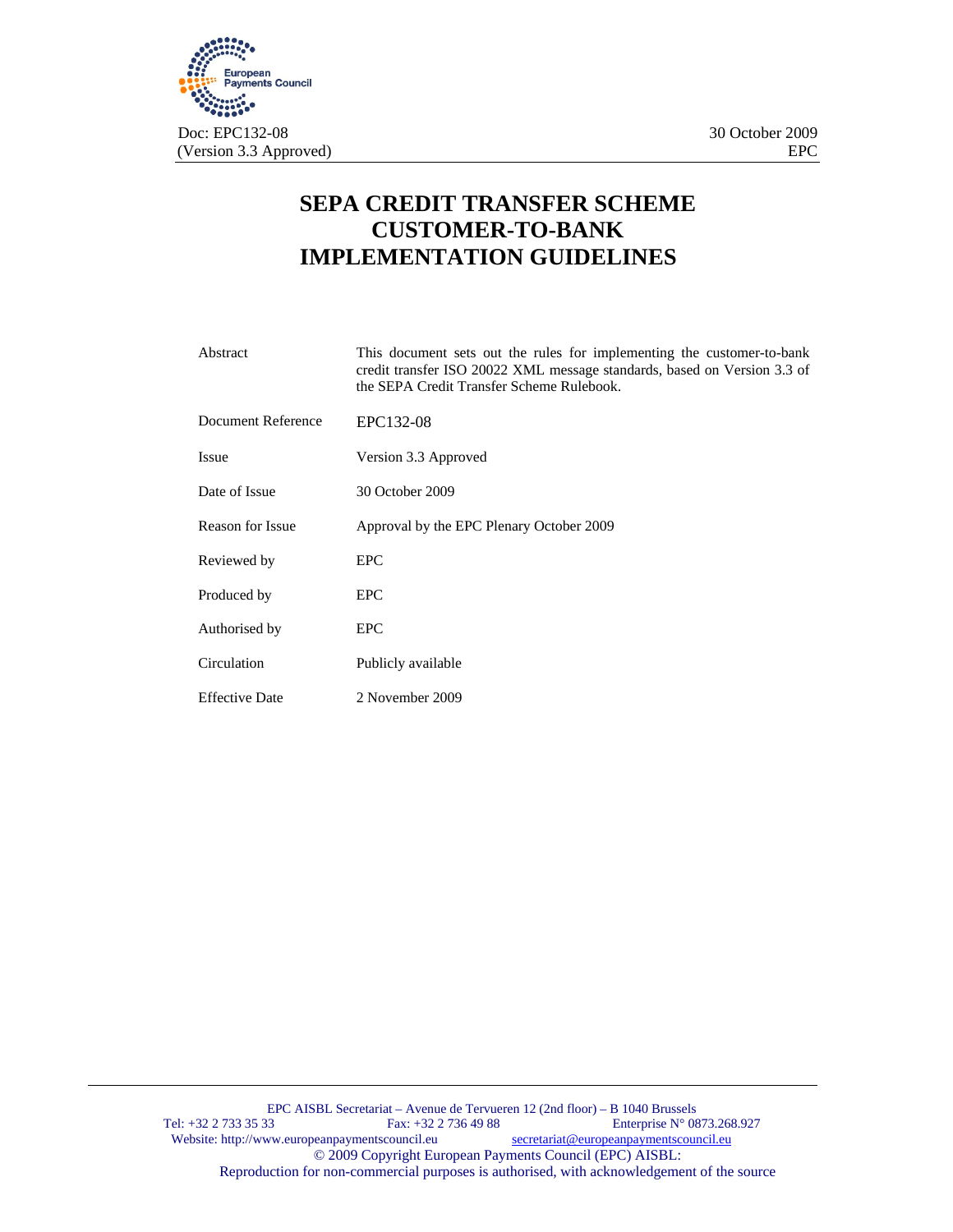

# **TABLE OF CONTENTS**

| $\mathbf{0}$ |                  |                                                               |  |
|--------------|------------------|---------------------------------------------------------------|--|
|              | 0.1              |                                                               |  |
|              | 0.2 <sub>1</sub> |                                                               |  |
|              | 0.3              |                                                               |  |
| 1            |                  |                                                               |  |
|              | 11               |                                                               |  |
|              | 1.2.             |                                                               |  |
|              | 1.3              |                                                               |  |
|              | 1.4              |                                                               |  |
|              | 1.5              |                                                               |  |
|              | 1.5.1            |                                                               |  |
|              | 1.6              |                                                               |  |
| $\mathbf{2}$ |                  | RECOMMENDED CUSTOMER-TO-BANK AND BANK-TO-CUSTOMER MESSAGES  9 |  |
|              | 2.1              |                                                               |  |
|              | 2.1.1            |                                                               |  |
|              | 2.1.2            |                                                               |  |
|              | 2.1.3            |                                                               |  |
|              | 2.2.             |                                                               |  |
|              | 2.2.1            |                                                               |  |
|              | 2.2.2            |                                                               |  |
|              | 2.2.3            |                                                               |  |
|              | 2.2.4            |                                                               |  |
|              | 2.2.5            |                                                               |  |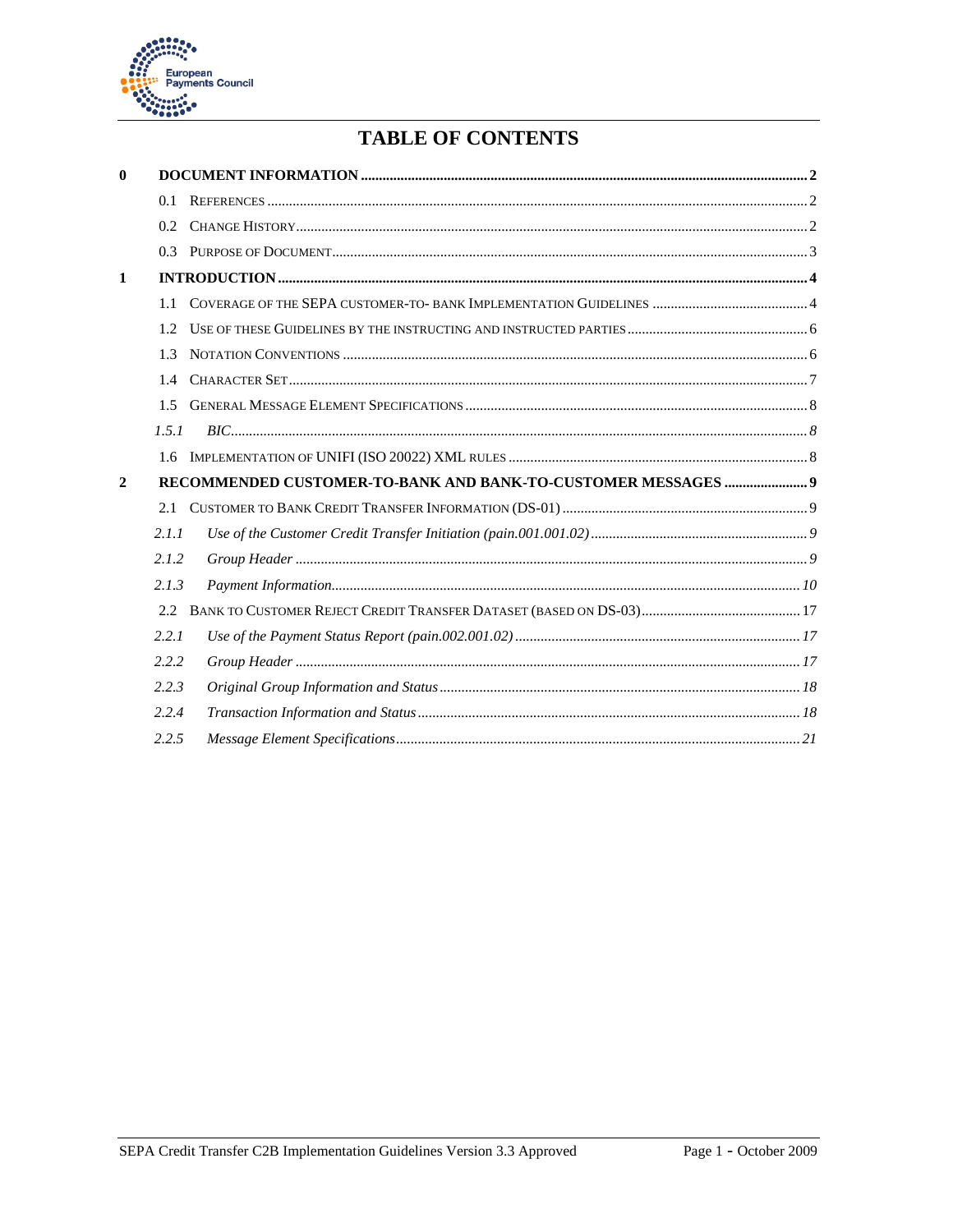

# **0 DOCUMENT INFORMATION**

# **0.1 References**

This section lists relevant documents of interest.

|                   | <b>Document</b><br><b>Number</b> | <b>Title</b>                                                                                                | <b>Issued by:</b> |
|-------------------|----------------------------------|-------------------------------------------------------------------------------------------------------------|-------------------|
| $[1]$             | EPC125-05                        | SEPA Credit Transfer Scheme Rulebook Version 3.2                                                            | <b>EPC</b>        |
| $[2]$             |                                  | UNIFI Credit Transfers and Related Messages, October<br>2006:<br>Initiation<br>Clearing and Settlement<br>٠ | <b>ISO 20022</b>  |
| $[3]$             | ISO 3166                         | <b>Country Codes</b>                                                                                        | <b>ISO</b>        |
| [4]               | <b>ISO 4217</b>                  | Currency Code List                                                                                          | <b>ISO</b>        |
| $\lceil 5 \rceil$ | ISO 9362                         | Bank Identifier Codes (BIC)                                                                                 | <b>ISO</b>        |
| [6]               | (ISO 13616)                      | <b>IBAN:</b> International Bank Account Number                                                              | ISO <sup>1</sup>  |

# **0.2 Change History**

 $\overline{a}$ 

| <b>Issue number</b> | <b>Dated</b> | <b>Reason for revision</b>                                                                                                                                            |  |
|---------------------|--------------|-----------------------------------------------------------------------------------------------------------------------------------------------------------------------|--|
| V1.0                | 20060824     | Approved under the authority of the EPC Plenary March 2006                                                                                                            |  |
| V2.1                | 20060929     | EPC Plenary approval 27 September 2006                                                                                                                                |  |
| V2.2                | 20061213     | EPC Plenary approval 13 December 2006                                                                                                                                 |  |
| V2.21               | 20070316     | OITS WB4 TF1 review of the customer-to-bank initiation messages, 1<br>March 2007 and the specifications of the Originator and Beneficiary<br><b>Reference Parties</b> |  |
| V2.3                | 20070619     | Approved by the EPC June Plenary 2007                                                                                                                                 |  |
| V3.2                | 20080624     | EPC Plenary approval for consultation with scheme participants and other<br>stakeholders                                                                              |  |
| V3.3                | 20091001     | Approved by the EPC 30 September 2009 Plenary                                                                                                                         |  |

<sup>&</sup>lt;sup>1</sup> See also www.swift.com/index.cfm?item\_id=61731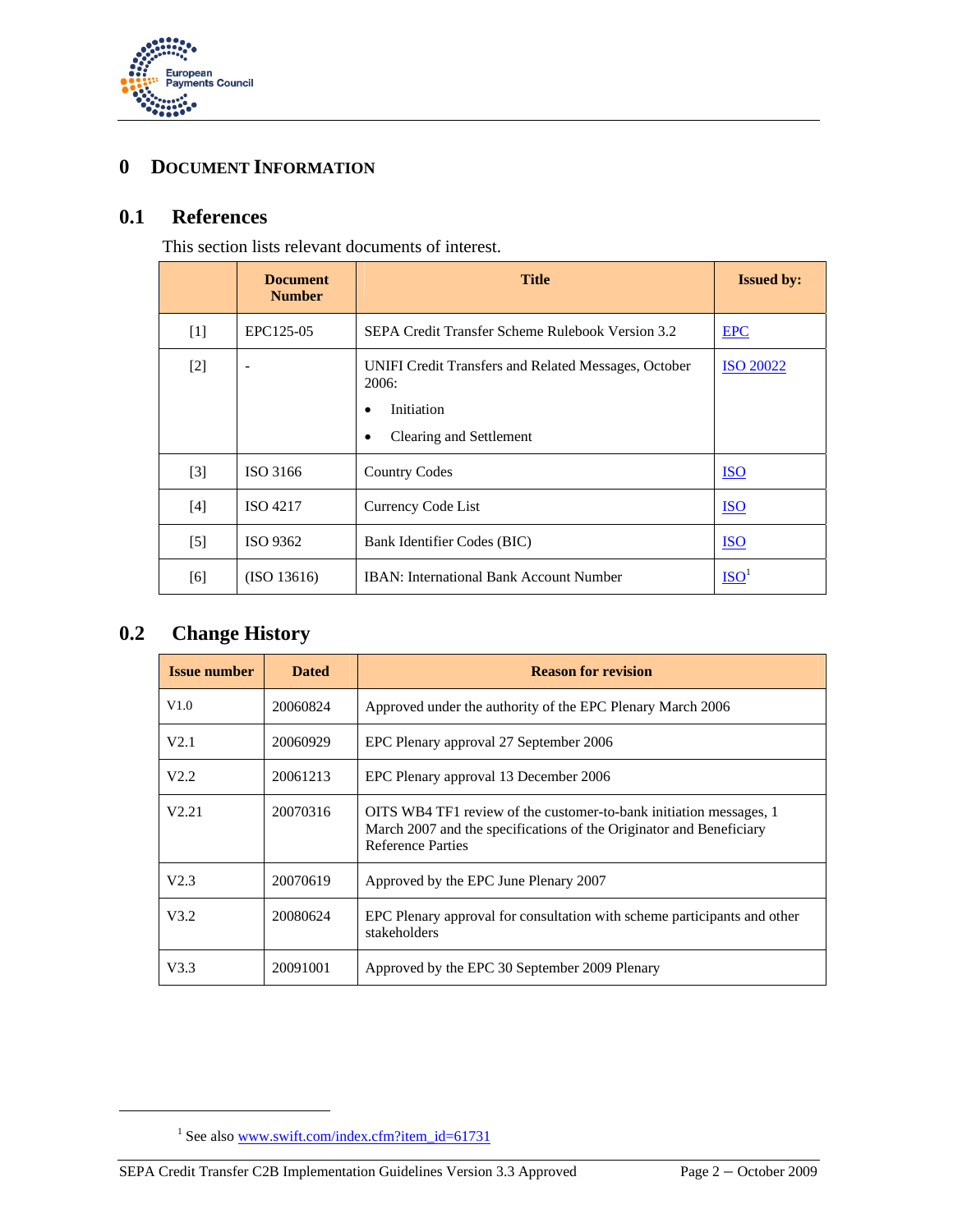

# **0.3 Purpose of Document**

The objective of these Guidelines is to define the rules to be applied to the UNIFI (ISO 20022) XML message standards for the implementation of the SEPA Credit Transfers in the customer-to-bank space.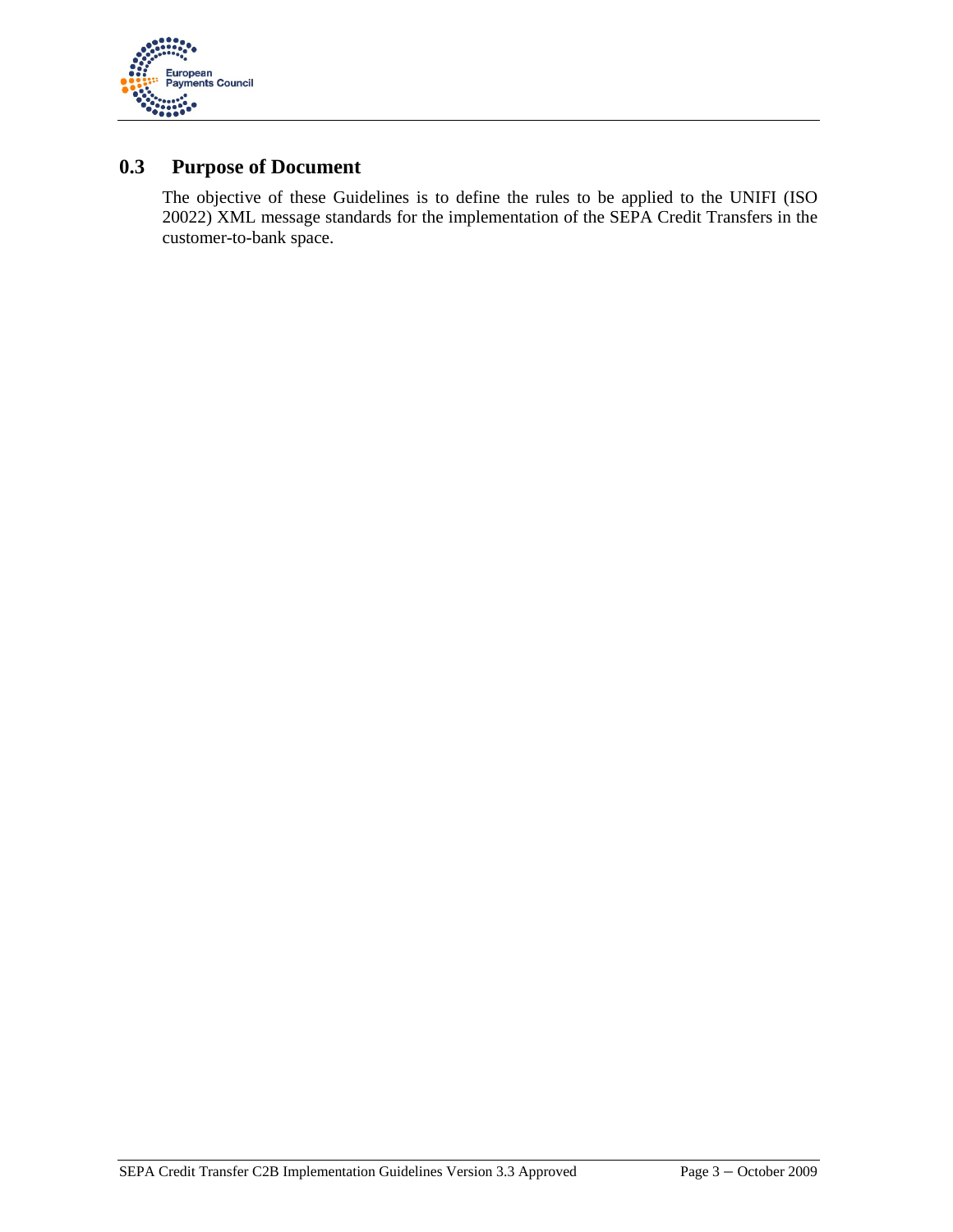

### **1 INTRODUCTION**

This document sets out the SEPA rules for implementing the credit transfer UNIFI (ISO 20022) XML initiation message standards. The SEPA Credit Transfer Scheme Rulebook defines data sets which are implemented in the relevant UNIFI (ISO 20022) XML message standard of which the following are covered:

| <b>SEPA Credit Transfer Scheme Rulebook</b>                                                                    | <b>UNIFI (ISO 20022) XML Message Standards</b>                                                                                    |
|----------------------------------------------------------------------------------------------------------------|-----------------------------------------------------------------------------------------------------------------------------------|
| DS-01 Customer to Bank Credit Transfer   Customer Credit Transfer Initiation<br><b>Instruction Information</b> | (pain.001.001.02)                                                                                                                 |
| DS-04 Bank to Customer Credit Transfer<br><b>Information</b>                                                   | Statements/advice UNIFI (ISO 20022) XML<br>standards are under development under another<br>ISO context and are not covered here. |
| Reject based on DS-03 for the Bank to   Reject – Payment Status Report<br>Customer reject                      | (pain.002.001.02)                                                                                                                 |

The use of customer-to-bank and bank-to-customer XML message standards is recommended as are these Guidelines.

### **1.1 Coverage of the SEPA customer-to- bank Implementation Guidelines**

The purpose of the SEPA customer-to- bank Implementation Guidelines, hereafter referred to as the Guidelines, is to provide guidance on the use of the payment initiation UNIFI (ISO 20022) XML standards (the 'pain' messages) in initiating SEPA core payments as defined in the SEPA scheme rulebooks and supplemented by processing requirements.

The implementation of the messages and the compliance with these guidelines are strongly recommended.

The Guidelines are fully aligned to the SEPA core requirements when defined in the Rulebook and identify message elements needed for initiating SEPA payments while recognising message elements that may be available for use in Additional Optional Services (AOS), as shown below.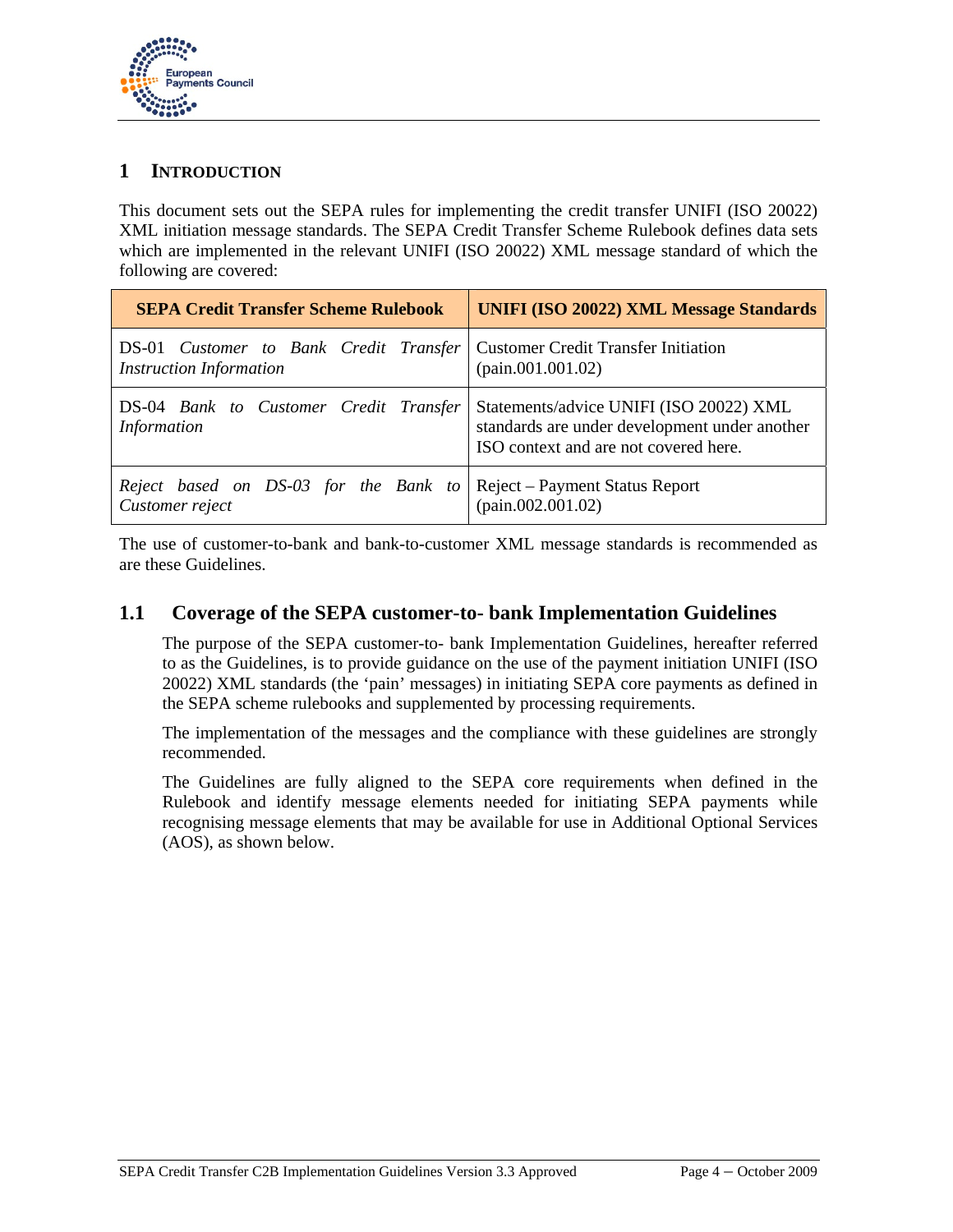

| Global UNIFI (ISO 20022) XML Message Standards                                                             |                                                                                                                                 |                                                                                                                             |                                                                                     |
|------------------------------------------------------------------------------------------------------------|---------------------------------------------------------------------------------------------------------------------------------|-----------------------------------------------------------------------------------------------------------------------------|-------------------------------------------------------------------------------------|
| <b>Message elements</b><br>from the ISO<br>messages<br>corresponding to<br><b>Rulebook</b><br>requirements | <b>Message elements that are</b><br>mandatory in the ISO<br>messages or needed for<br><b>Processing</b>                         | <b>Message elements</b><br>from the ISO<br>messages available<br>for use by AOS<br>within an EPC<br>Governance<br>framework | <b>Message</b><br>elements from<br><b>ISO</b> messages<br>not applicable<br>to SEPA |
| to be used as defined in ISO<br>$\equiv$<br><b>completing the Rulebook)</b>                                | <b>EPC Implementation Guidelines for SEPA Core</b><br>subset, identifying elements<br>to be used with SEPA usage rules (from or | To be developed<br>and documented<br>by AOS<br><b>Communities</b>                                                           | <b>Not available</b><br>for use in SEPA<br><b>payments</b>                          |
| <b>SEPA Payments</b>                                                                                       |                                                                                                                                 |                                                                                                                             |                                                                                     |

Figure 1

These Guidelines define the SEPA Core Mandatory Subset<sup>2</sup> of the Global UNIFI (ISO 20022) XML standard that consists of message elements:

- required in the Rulebook as business requirements
- needed for processing by banks, clearing and settlement mechanisms and bank customers

Elements needed for specific national regulatory requirements are not considered in these guidelines. They have to be dealt with at national level without being regarded as an AOS.

These message elements define the **SEPA core service** and are denoted by yellow shading in the message structures given in the following chapters. Only these elements are further detailed with relevant SEPA core requirements, such as the use of the message element, its components or the values that must be used. Usage rules, for example, may indicate limits on the number of repetitions, or code value restrictions, while format rules may be used to indicate the allowable combinations of components of a message element.

These Guidelines also recognise message elements and the usage rules in the UNIFI (ISO 20022) XML standard that may be available for use in an AOS, subject to a governance framework to be defined by the EPC. The definition and documentation of these message elements are a matter for the AOS communities involved. These message elements are denoted by white shading.

Where there are message elements that do not apply to SEPA payments, these are denoted with red shading in the right-most column of the message structures. To date, few such message elements have been identified.

 $\overline{a}$ 

 $2^2$  The SEPA Core Mandatory Subset is hereafter known as the SEPA core service.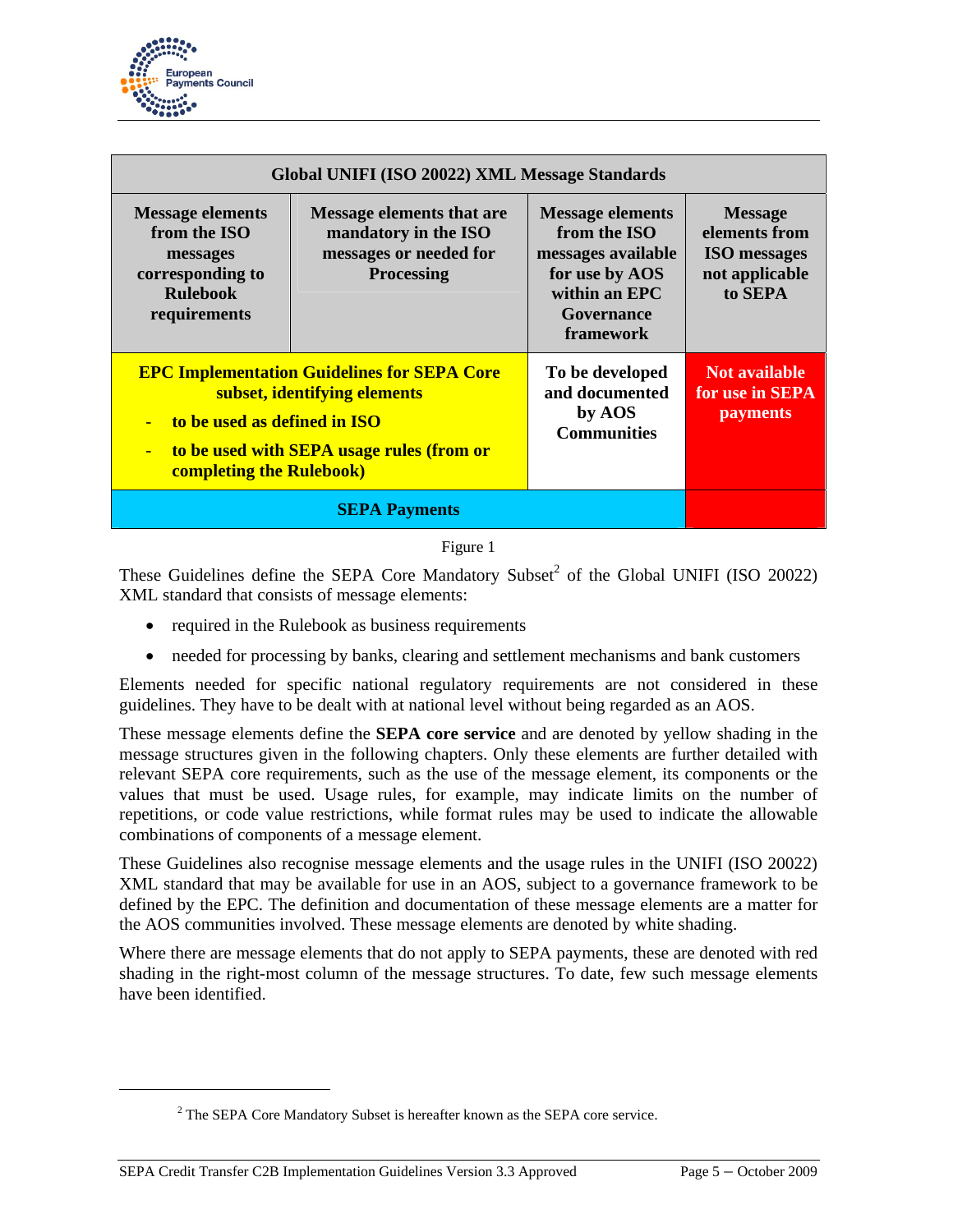

# **1.2 Use of these Guidelines by the instructing and instructed parties**<sup>3</sup>

- SEPA core payments are executed using messages only containing message elements defined as part of the SEPA Core Subset (shaded yellow in Figure 2).
- Payments that include message elements that are defined and documented by AOS communities are considered as SEPA payments, but not as SEPA core payments (shaded white in Figure 2).
- It is the responsibility of the instructing customer and instructed bank of the message to ensure that message elements defined for use in an AOS are only included in messages sent to AOS community members.
- The instructed bank receiving a message containing AOS message elements, but which is not a member of this AOS community, may ignore the information, that is, not use it for processing, nor forward it to the next party in the chain. The instructed bank, however, may reject the message for this reason.

# **1.3 Notation Conventions**

The Guidelines are presented in the format of the UNIFI (ISO 20022) XML standard.

| <b>Index</b> | <b>Mult</b> | <b>Message Element</b>                                                                                         | <b>SEPA Core Requirements</b> |
|--------------|-------------|----------------------------------------------------------------------------------------------------------------|-------------------------------|
| 1            | [11]        | $+$ Transaction Information                                                                                    |                               |
| 2            | [11]        | ++ Payment Information Identification                                                                          |                               |
| $\cdots$     |             |                                                                                                                |                               |
| n            |             | ++ Message Element that is not part of the<br>Core and Basic Service but is available for<br>use in a SEPA AOS |                               |
| $n+1$        | [0.1]       | ++ Message Element that is a mandatory part<br>of the SEPA Payment Initiation service                          | <b>Mandatory</b>              |
| $n+2$        | [0.1]       | ++ Message Element that is not to be used in<br><b>SEPA Payments</b>                                           |                               |

Figure 2

Where:

 $\overline{a}$ 

• Column 1 indicates the message element Index number in the UNIFI (ISO 20022) XML standard, ISO Core Documentation, PDF version.

Components and sub-components of message elements that are not allowed in SEPA core payments or where no specific SEPA requirements are defined, in which case ISO rules apply, are not represented in full and therefore the Index numbers will have gaps.

<sup>&</sup>lt;sup>3</sup> Instructing and instructed parties include CSMs.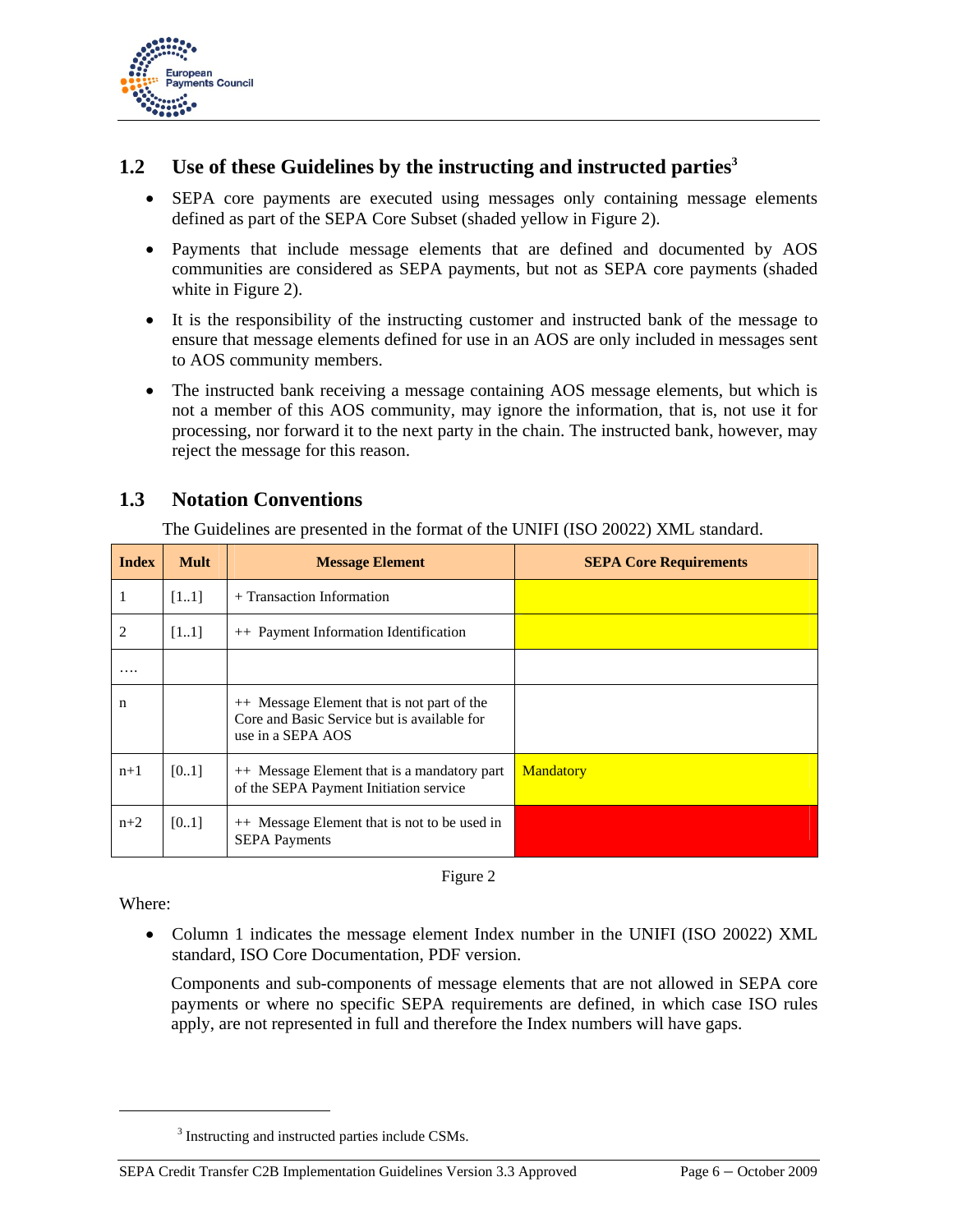

• Column 2 indicates the mandatory or optional status and the number of repetitions allowed in the UNIFI (ISO 20022) XML standard. When the first digit has the value '1', the message element is mandatory; when the value is '0' the message element is optional. The second digit indicates the number of repetitions allowed, where 'n' is used to indicate no specified limit.

Column 2 may also indicate conditional relationships between components of a message element, for example, either component 1 or component 2 must be present, but not both (indicated in the column 2 as '{Or' and 'Or}').

- Column 3 gives the name of the message element as defined in the UNIFI (ISO 20022) XML standard. When an element contains sub-elements these are indented to the right and noted with a plus sign (+) per level.
- Column 4 specifies the requirements for the initiation of SEPA Core Payments as additional rules to those specified in the UNIFI (ISO 20022) XML standards, as appropriate.
	- o Where defined in the Rulebook, the attribute is indicated between parentheses by the attribute name and where applicable number, ie, (AT-nn), and such message elements are shaded yellow.
	- o Where the message element relates to processing requirements, it is shaded yellow.
	- o Where the message element specified in the UNIFI (ISO 20022) XML standard is used for SEPA payments without change (regarding its mandatory or optional status, number of repetitions, the definition and any usage rules), no specific SEPA Core Requirements are provided and is shaded yellow.
	- o In addition, for message elements with multiple occurrences in the UNIFI (ISO 20022) XML standard and shaded yellow in these Guidelines, and where a SEPA usage rule limits the number of occurrences, the remaining occurrences are available for use in an AOS.
	- o Where the message element is specified in the UNIFI (ISO 20022) XML standard as optional, but is mandatory in SEPA Core Requirements, this is specified as 'Mandatory' and is shaded yellow.
	- o Where the message element is not available for use in SEPA payments, this is indicated with red shading. Note that these message elements are similarly not available for use in an AOS.

# **1.4 Character Set**

The character set issue centres on the use of the full set characters in the message elements. Two considerations are:

- While banks and their customers must be allowed to use the character set currently in use at national level,
- banks and their customers throughout SEPA cannot be required to support the full character set used in SEPA countries.

Therefore:

• The UNIFI (ISO 20022) XML messages allow for the full range of global language requirements (UTF-8).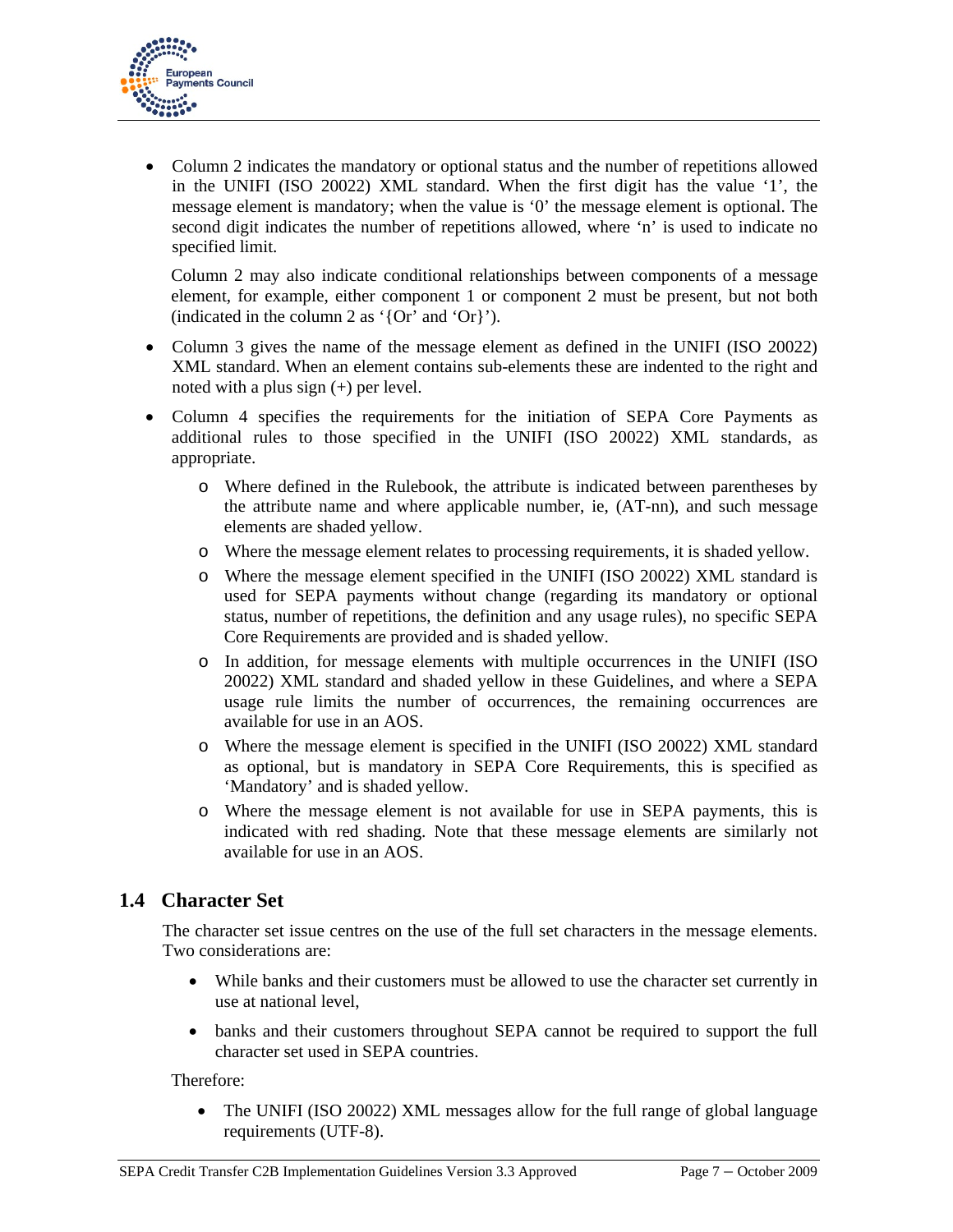

• Banks and their customers must be able to support the Latin character set commonly used in international communication, as follows:

```
a b c d e f g h i j k l m n o p q r s t u v w x y z 
A B C D E F G H I J K L M N O P Q R S T U V W X Y Z 
0 1 2 3 4 5 6 7 8 9 
/ - ? : () . ,' +
```
Space

However, there may be bilateral or multilateral agreements to support one or more sets of characters beyond the Latin character set referred to above.

# **1.5 General Message Element Specifications**

#### **1.5.1 BIC**

The BIC used to identify financial institutions (Agents in the UNIFI (ISO 20022) XML standards) may be either BIC 11 or BIC 8.

### **1.6 Implementation of UNIFI (ISO 20022) XML rules**

This document should be read in conjunction with the UNIFI (ISO 20022) XML message standards. ISO rules on the usage of the elements have not been repeated in these Implementation Guidelines and should be taken into account where applicable.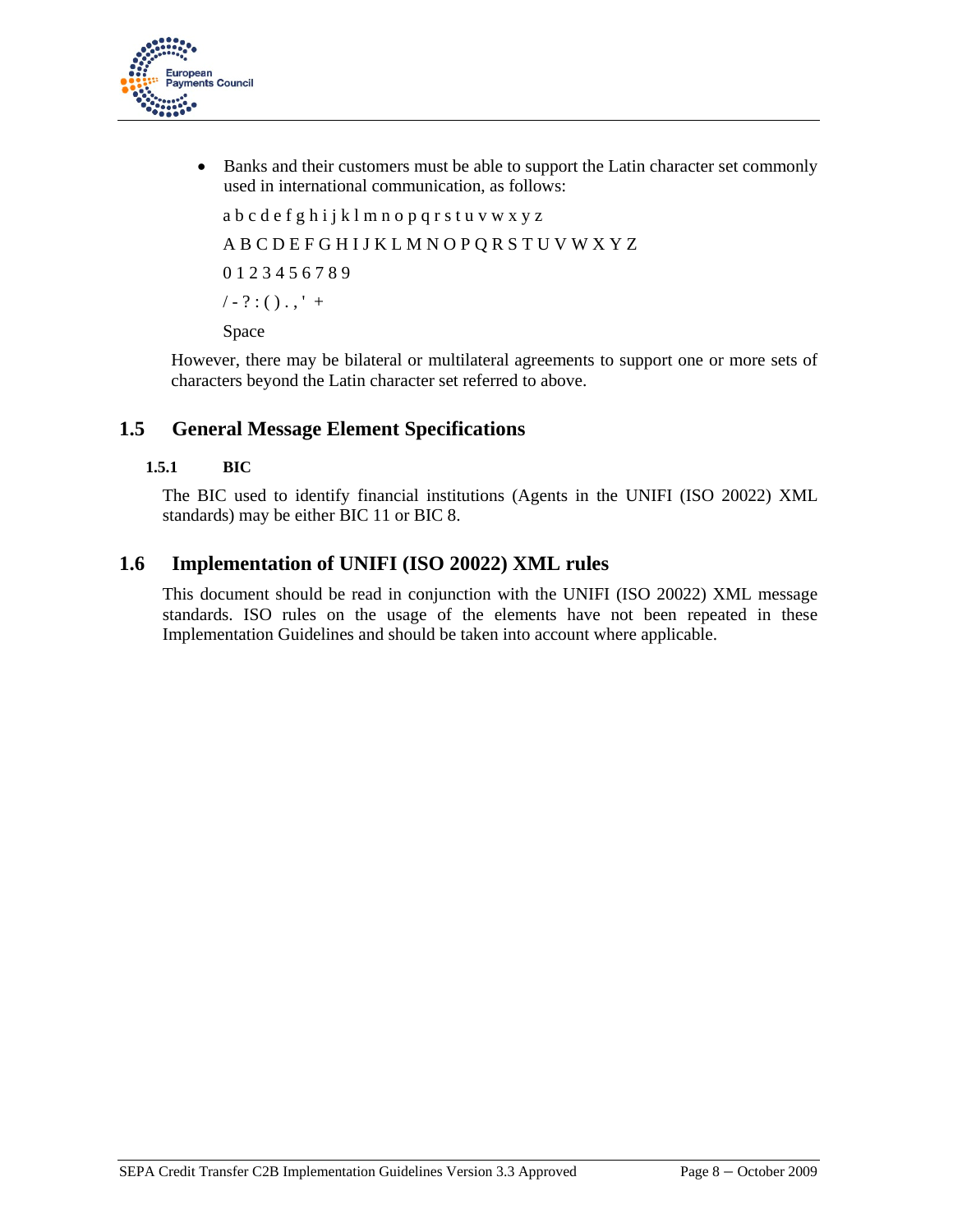

### **2 RECOMMENDED CUSTOMER-TO-BANK AND BANK-TO-CUSTOMER MESSAGES**

The Guidelines prescribe, where relevant and dictated by the Rulebooks, usage rules for the EPC recommended customer-to-bank and bank-to-customer UNIFI (ISO 20022) XML messages. The message elements identified with yellow shading must be provided when mandatory. However, message elements known by the Debtor Bank may be filled in by the Debtor Bank in order to populate the subsequent inter-bank message

The elements shaded yellow specify the SEPA Core Requirements and are defined in the Rulebook, are required for inter-bank and customer-to-bank processing or are mandatory in the ISO message standards.

### **2.1 Customer to Bank Credit Transfer Information (DS-01)**

#### **2.1.1 Use of the Customer Credit Transfer Initiation (pain.001.001.02)**

The message is used to transport the Customer to Bank Credit Transfer Information sent by the Originator to the Originator Bank.

The message caters for bulk and single payment instructions

#### **2.1.2 Group Header**

The group header contains information required for the processing of the entire message.

| <b>Index</b> | <b>Mult</b> | <b>Message Element</b>    | <b>SEPA Core Requirements</b>                                                                                                                                                                                                                                                     |
|--------------|-------------|---------------------------|-----------------------------------------------------------------------------------------------------------------------------------------------------------------------------------------------------------------------------------------------------------------------------------|
| 1.0          | [11]        | + Group Header            |                                                                                                                                                                                                                                                                                   |
| 1.1          | [11]        | ++ Message Identification |                                                                                                                                                                                                                                                                                   |
| 1.2          | [11]        | ++ Creation Date Time     |                                                                                                                                                                                                                                                                                   |
| 1.3          | [02]        | ++ Authorisation          |                                                                                                                                                                                                                                                                                   |
| 1.4          | [01]        | ++ Batch Booking          | <b>Shaded yellow</b><br><b>Usage Rule: If present and contains 'TRUE',</b><br>batch booking is requested. If present and<br>contains 'FALSE', booking per transaction is<br>requested.<br>Usage Rule: If element is not present, pre-agreed<br>customer-to-bank conditions apply. |
| 1.5          | $[11]$      | ++ Number Of Transactions |                                                                                                                                                                                                                                                                                   |
| 1.6          | [01]        | $++$ Control Sum          | <b>Shaded yellow</b>                                                                                                                                                                                                                                                              |
| 1.7          | [11]        | $++$ Grouping             | Usage Rule: Only 'MIXD' is allowed.                                                                                                                                                                                                                                               |
| 1.8          | [11]        | ++ Initiating Party       |                                                                                                                                                                                                                                                                                   |
| 1.8          | [01]        | $+++$ Name                | <b>Shaded yellow</b>                                                                                                                                                                                                                                                              |
| 1.8          | [01]        | $++$ Postal Address       |                                                                                                                                                                                                                                                                                   |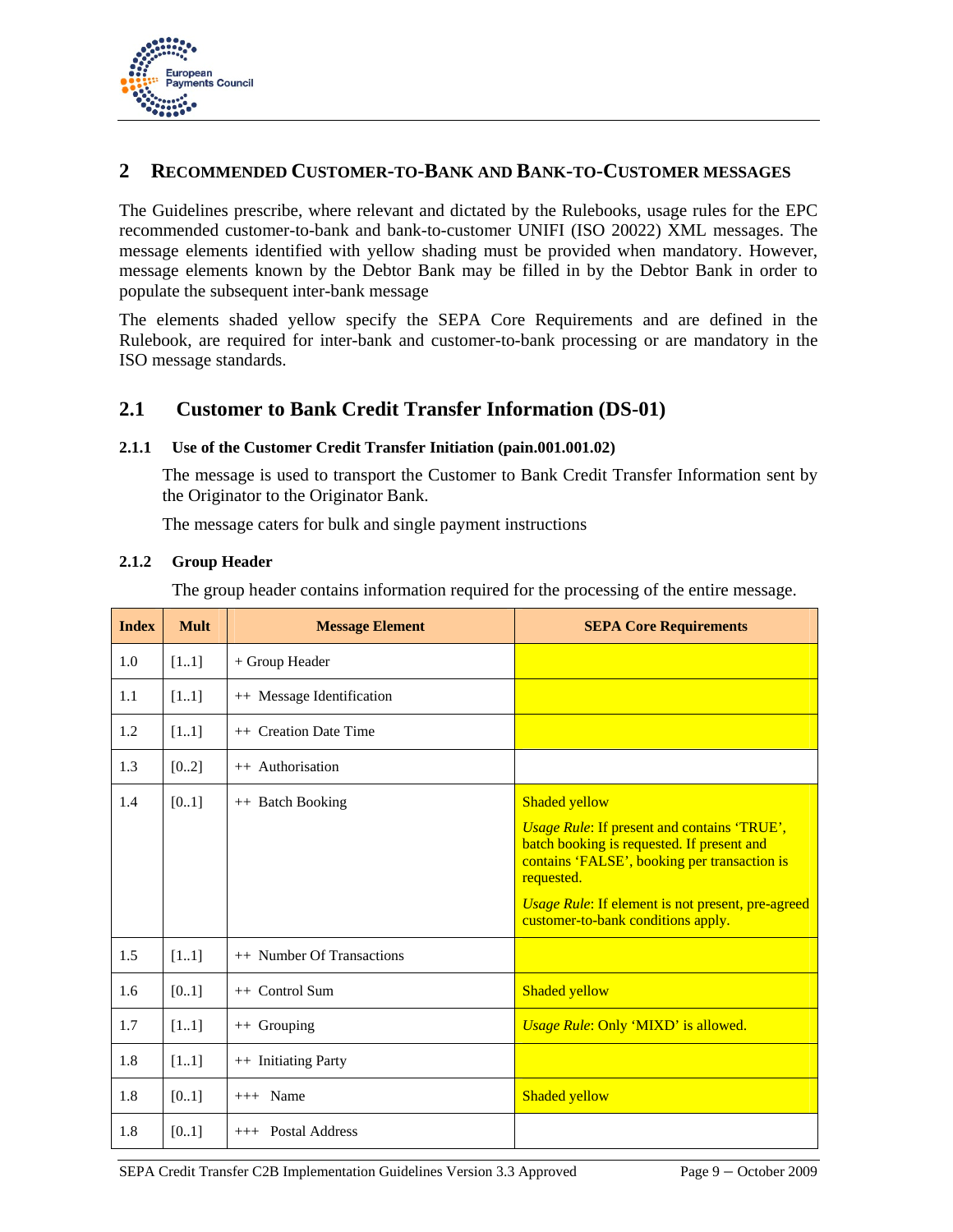

| <b>Index</b> | <b>Mult</b> | <b>Message Element</b>                 | <b>SEPA Core Requirements</b>                                                                                        |
|--------------|-------------|----------------------------------------|----------------------------------------------------------------------------------------------------------------------|
| 1.8          | [01]        | <b>Identification</b><br>$+++$         | <b>Shaded vellow</b>                                                                                                 |
| 1.8          | ${or}$      | Organisation Identification<br>$+++++$ | <b>Shaded yellow</b><br><b>Format Rule: Only one sub-element of</b><br>'Organisation Identification' may be present. |
| 1.8          | $Or\}$      | Private Identification<br>$++++-$      | <b>Shaded yellow</b><br><b>Format Rule: Only one occurrence of 'Private</b><br>Identification' may be present.       |
| 1.8          | [01]        | Country of Residence<br>$+++$          |                                                                                                                      |
| 1.9          | $[01]$      | ++ Forwarding Agent                    |                                                                                                                      |

### **2.1.3 Payment Information**

| <b>Index</b> | <b>Mult</b> | <b>Message Element</b>                | <b>SEPA Core Requirements</b>                                                                                                                                 |
|--------------|-------------|---------------------------------------|---------------------------------------------------------------------------------------------------------------------------------------------------------------|
| 2.0          | [1n]        | + Payment Information                 |                                                                                                                                                               |
| 2.1          | [0.1]       | ++ Payment Information Identification | <b>Shaded yellow</b><br>Usage rule: It is recommended to provide                                                                                              |
|              |             |                                       | Payment Information Identification.                                                                                                                           |
| 2.2          | [11]        | ++ Payment Method                     | Usage Rule: Only 'TRF' is allowed.                                                                                                                            |
| 2.3          | [0.1]       | ++ Payment Type Information           | Usage Rule: If used, it is recommended to be used<br>only at 'Payment Information' level and not at<br><b>Credit Transfer Transaction Information' level.</b> |
|              |             |                                       | <i><b>Usage Rule: When Instruction Priority is to be</b></i><br>used, 'Payment Type Information' must be<br>present at 'Payment Information' level.           |
| 2.4          | [0.1]       | +++ Instruction Priority              | <b>Shaded yellow</b>                                                                                                                                          |
|              |             |                                       | <b>Usage Rule: If present, pre-agreed customer-to-</b><br>bank conditions apply.                                                                              |
| 2.5          | ${or}$      | Service Level<br>$+++$                | Usage Rule: Usage is recommended.                                                                                                                             |
| 2.6          | ${or}$      | $++++$ Code                           | (AT-40 Identification code of the Scheme)                                                                                                                     |
|              |             |                                       | Usage Rule: Only 'SEPA' is allowed.                                                                                                                           |
| 2.7          | $Or\}$      | Proprietary<br>$++++-$                |                                                                                                                                                               |
| 2.8          | $Or\}$      | +++ Clearing Channel                  |                                                                                                                                                               |
| 2.9          | [0.1]       | $++$ Local Instrument                 |                                                                                                                                                               |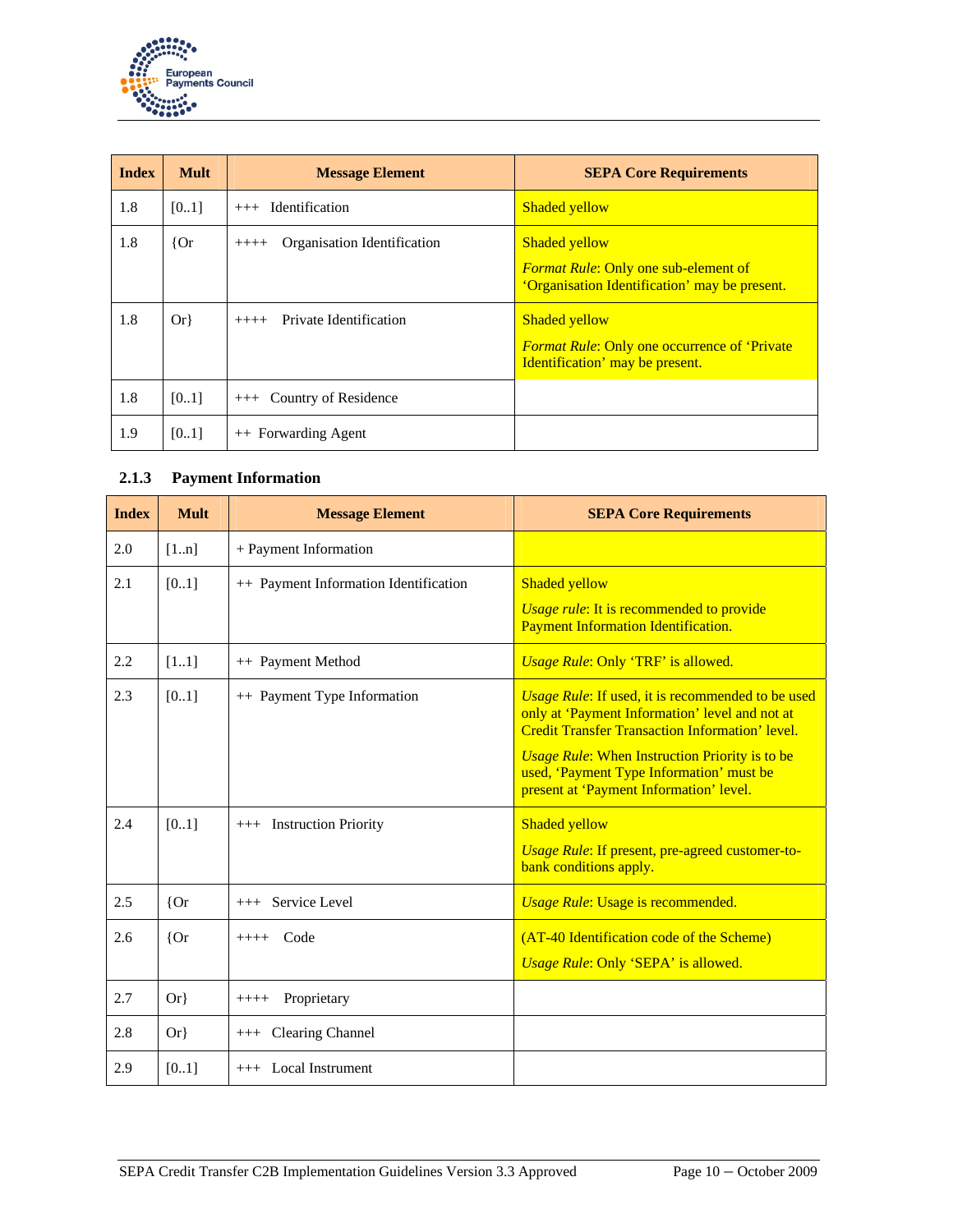

| <b>Index</b> | <b>Mult</b> | <b>Message Element</b>                | <b>SEPA Core Requirements</b>                                                                                                                                                                                                        |
|--------------|-------------|---------------------------------------|--------------------------------------------------------------------------------------------------------------------------------------------------------------------------------------------------------------------------------------|
| 2.12         | [01]        | +++ Category Purpose                  | (AT-45 Category purpose of the Credit Transfer)<br><b><i>Usage Rule:</i></b> Depending on the agreement<br>between the Originator and the Originator Bank,<br>'Category Purpose' may be forwarded to the<br><b>Beneficiary Bank.</b> |
| 2.13         | [11]        | ++ Requested Execution Date           | (AT-07 Requested Execution Date of the<br><b>Instruction</b> )                                                                                                                                                                       |
| 2.14         | [01]        | ++ Pooling Adjustment Date            |                                                                                                                                                                                                                                      |
| 2.15         | $[11]$      | ++ Debtor                             |                                                                                                                                                                                                                                      |
| 2.15         | $[01]$      | $+++$ Name                            | Mandatory<br>(AT-02 Name of the Originator)                                                                                                                                                                                          |
| 2.15         | [01]        | +++ Postal Address                    | (AT-03 Address of the Originator)                                                                                                                                                                                                    |
| 2.15         | [01]        | Address Type<br>$++++$                |                                                                                                                                                                                                                                      |
| 2.15         | [0.5]       | <b>Address Line</b><br>$++++$         | <b>Usage Rule: Only two occurrences of 'Address'</b><br>Line' are allowed.                                                                                                                                                           |
| 2.15         | [01]        | <b>Street Name</b><br>$++++$          |                                                                                                                                                                                                                                      |
| 2.15         | [01]        | <b>Building Number</b><br>$++++$      |                                                                                                                                                                                                                                      |
| 2.15         | [01]        | Post Code<br>$++++$                   |                                                                                                                                                                                                                                      |
| 2.15         | [01]        | <b>Town Name</b><br>$++++$            |                                                                                                                                                                                                                                      |
| 2.15         | [01]        | Country Subdivision<br>$++++$         |                                                                                                                                                                                                                                      |
| 2.15         | [11]        | Country<br>$++++$                     |                                                                                                                                                                                                                                      |
| 2.15         | [0.1]       | +++ Identification                    | (AT-10 Originator Identification Code)                                                                                                                                                                                               |
| 2.15         | ${or}$      | Organisation Identification<br>$++++$ | Format Rule: Only one sub-element of<br>'Organisation Identification' may be present.                                                                                                                                                |
| 2.15         | $Or\}$      | Private Identification<br>$++++-$     | <b>Format Rule: Only one occurrence of 'Private</b><br>Identification' may be present.                                                                                                                                               |
| 2.15         | [01]        | +++ Country of Residence              |                                                                                                                                                                                                                                      |
| 2.16         | [11]        | ++ Debtor Account                     | (AT-01 Account Number of the Originator)                                                                                                                                                                                             |
| 2.16         | $[11]$      | +++ Identification                    | Shaded yellow                                                                                                                                                                                                                        |
|              |             |                                       | <b>Usage Rule: Only IBAN is allowed.</b>                                                                                                                                                                                             |
| 2.16         | $[01]$      | $+++$ Type                            |                                                                                                                                                                                                                                      |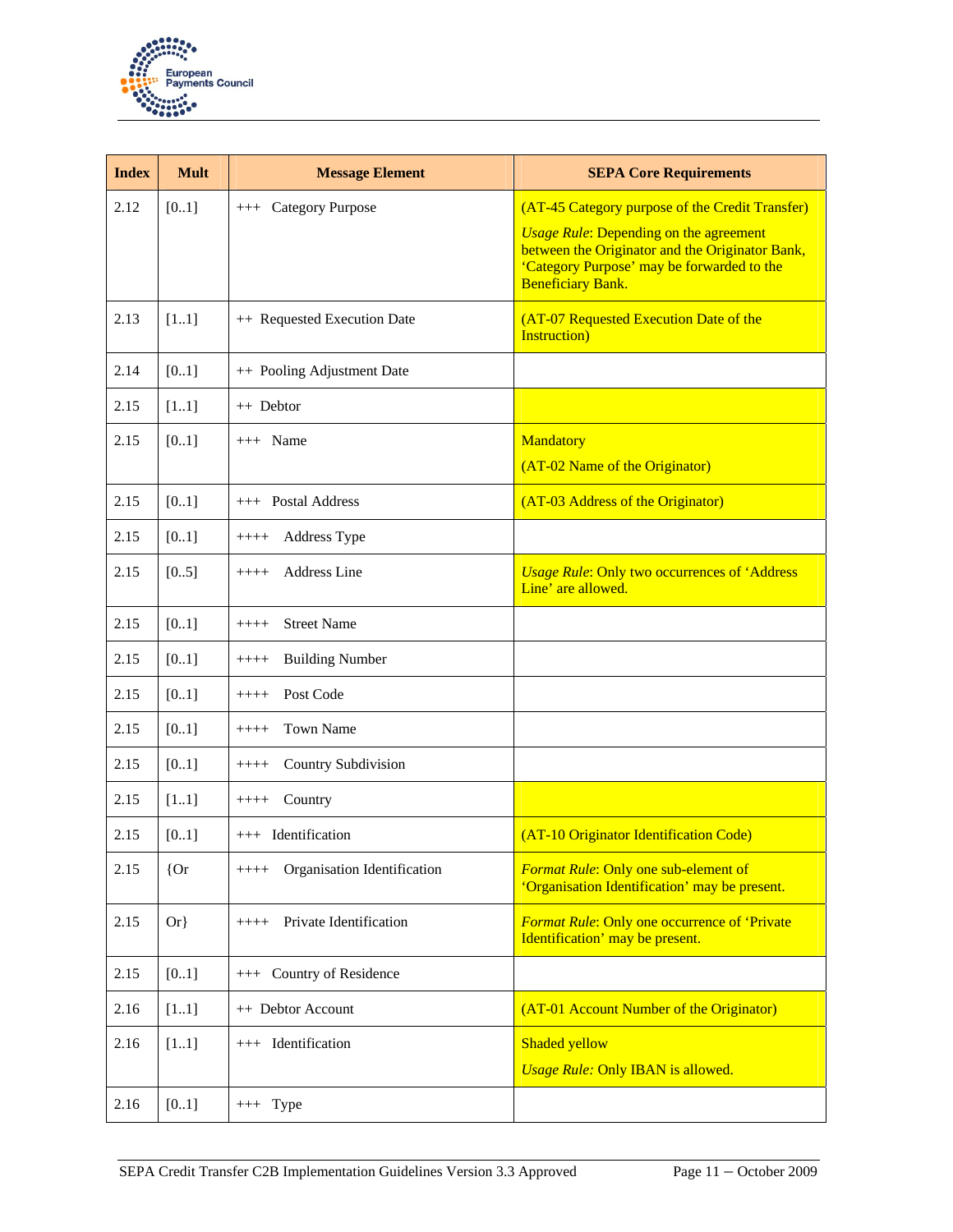

| <b>Index</b> | <b>Mult</b> | <b>Message Element</b>                       | <b>SEPA Core Requirements</b>                                                                                                                                 |
|--------------|-------------|----------------------------------------------|---------------------------------------------------------------------------------------------------------------------------------------------------------------|
| 2.16         | [0.1]       | $++$ Currency                                | Shaded yellow                                                                                                                                                 |
| 2.16         | [0.1]       | $+++$ Name                                   |                                                                                                                                                               |
| 2.17         | [11]        | ++ Debtor Agent                              | <b>Usage Rule: Only BIC is allowed.</b><br><b>Usage Rule: BIC must be specified as a stand</b><br>alone element and not part of 'Combined<br>Identification'. |
| 2.18         | [0.1]       | ++ Debtor Agent Account                      |                                                                                                                                                               |
| 2.19         | [0.1]       | ++ Ultimate Debtor                           | <b>Usage Rule: This data element may be present</b><br>either at 'Payment Information' or at 'Credit<br><b>Transfer Transaction Information' level.</b>       |
| 2.19         | [0.1]       | $+++$ Name                                   | (AT-08 Name of the Originator Reference Party)                                                                                                                |
| 2.19         | [0.1]       | $++$ Postal Address                          |                                                                                                                                                               |
| 2.19         | [0.1]       | +++ Identification                           | (AT-09 Identification code of the Originator<br><b>Reference Party)</b>                                                                                       |
| 2.19         | ${or}$      | Organisation Identification<br>$++++$        | Format Rule: Only one sub-element of<br>'Organisation Identification' may be present.                                                                         |
| 2.19         | $Or\}$      | Private Identification<br>$++++$             | <b>Format Rule: Only one occurrence of 'Private</b><br>Identification' may be present.                                                                        |
| 2.19         | [0.1]       | +++ Country of Residence                     |                                                                                                                                                               |
| 2.20         | [01]        | ++ Charge Bearer                             | Usage Rule: Only 'SLEV' is allowed.<br><b><i>Usage Rule:</i></b> It is recommended that this element<br>be specified at 'Payment Information' level.          |
| 2.21         | [01]        | ++ Charges Account                           |                                                                                                                                                               |
| 2.22         | [01]        | ++ Charges Account Agent                     |                                                                                                                                                               |
| 2.23         | [1n]        | ++ Credit Transfer Transaction Information   |                                                                                                                                                               |
| 2.24         | [11]        | +++ Payment Identification                   |                                                                                                                                                               |
| 2.25         | [0.1]       | <b>Instruction Identification</b><br>$++++-$ | Shaded yellow                                                                                                                                                 |
| 2.26         | [11]        | End to End Identification<br>$++++$          | (AT-41 Originator's Reference to the Credit<br><b>Transfer</b> )                                                                                              |
| 2.27         | [0.1]       | +++ Payment Type Information                 | Usage Rule: If used, it is recommended to be used<br>at 'Payment Information' level and not at 'Credit<br><b>Transfer Transaction Information' level.</b>     |
| 2.28         | [0.1]       | <b>Instruction Priority</b><br>$++++-$       |                                                                                                                                                               |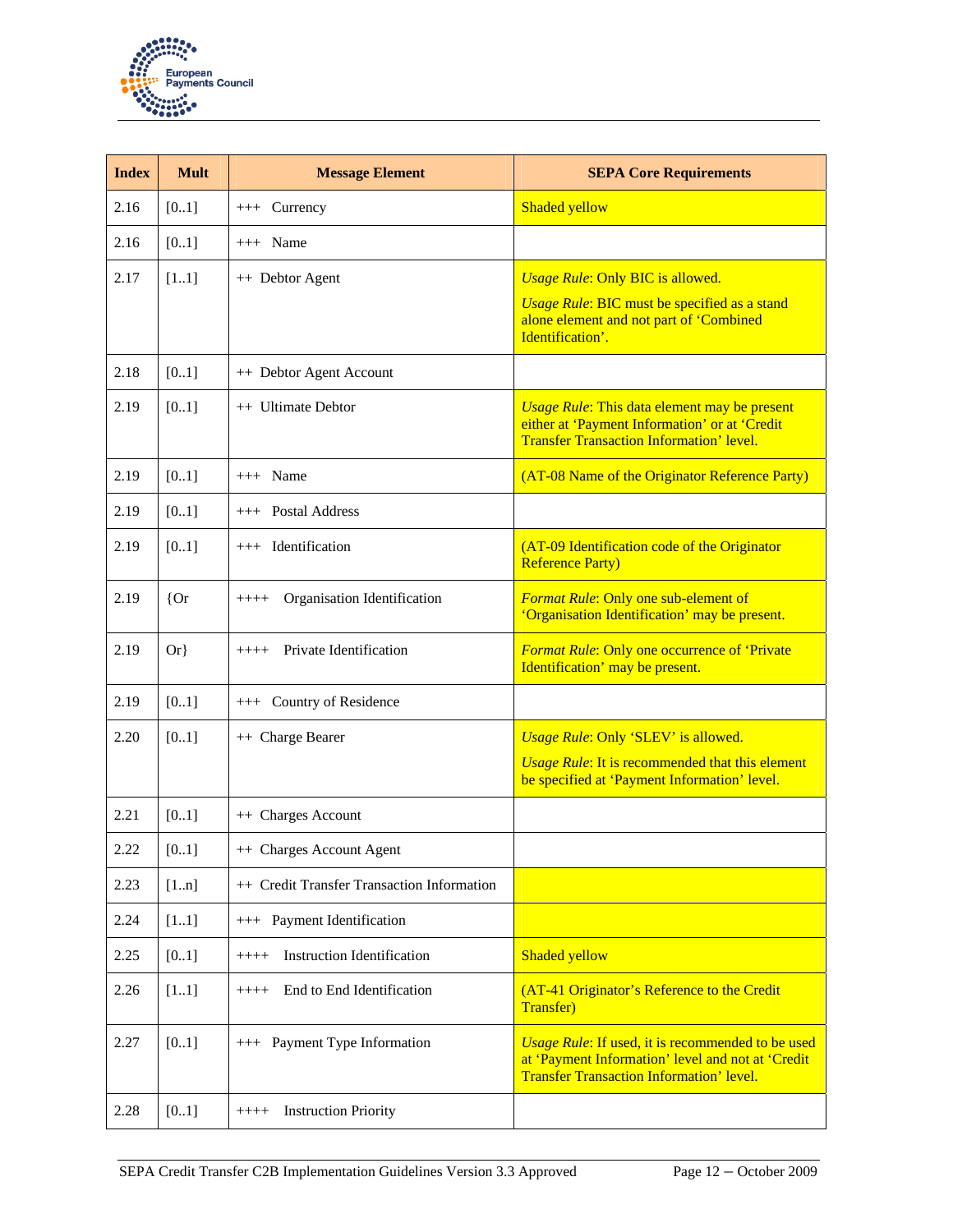

| <b>Index</b> | <b>Mult</b> | <b>Message Element</b>                 | <b>SEPA Core Requirements</b>                                                                                                                                                     |
|--------------|-------------|----------------------------------------|-----------------------------------------------------------------------------------------------------------------------------------------------------------------------------------|
| 2.29         | ${or}$      | Service Level<br>$++++-$               | <b>Usage Rule: Usage is recommended</b>                                                                                                                                           |
| 2.30         | ${or}$      | Code<br>$+++++$                        | (AT-40 Identification code of the Scheme)                                                                                                                                         |
|              |             |                                        | Usage Rule: Only 'SEPA' is allowed.                                                                                                                                               |
| 2.31         | $Or\}$      | Proprietary<br>$+++++$                 |                                                                                                                                                                                   |
| 2.32         | $Or\}$      | <b>Clearing Channel</b><br>$+++++$     |                                                                                                                                                                                   |
| 2.33         | [0.1]       | Local Instrument<br>$++++-$            |                                                                                                                                                                                   |
| 2.36         | [0.1]       | <b>Category Purpose</b><br>$++++-$     | (AT-45 Category purpose of the Credit Transfer)                                                                                                                                   |
|              |             |                                        | <b><i>Usage Rule:</i></b> Depending on the agreement<br>between the Originator and the Originator Bank,<br>'Category Purpose' may be forwarded to the<br><b>Beneficiary Bank.</b> |
| 2.37         | [11]        | $+++$ Amount                           |                                                                                                                                                                                   |
| 2.38         | ${or}$      | <b>Instructed Amount</b><br>$++++-$    | (AT-04 Amount of the Credit Transfer in Euro)                                                                                                                                     |
|              |             |                                        | Usage Rule: Only 'EUR' is allowed.                                                                                                                                                |
|              |             |                                        | Usage Rule: Amount must be 0.01 or more and<br>999999999.99 or less.                                                                                                              |
|              |             |                                        | Format Rule: The fractional part has a maximum<br>of two digits.                                                                                                                  |
| 2.39         | $Or\}$      | <b>Equivalent Amount</b><br>$++++-$    |                                                                                                                                                                                   |
| 2.42         | [0.1]       | +++ Exchange Rate Information          |                                                                                                                                                                                   |
| 2.46         | [0.1]       | +++ Charge Bearer                      | Usage Rule: Only 'SLEV' is allowed.                                                                                                                                               |
|              |             |                                        | <b><i>Usage Rule:</i></b> It is recommended that this element<br>be specified at 'Payment Information' level.                                                                     |
| 2.47         | [0.1]       | +++ Cheque Instruction                 |                                                                                                                                                                                   |
| 2.48         | [0.1]       | <b>Ultimate Debtor</b><br>$+++$        | <b><i>Usage Rule:</i></b> This data element may be present<br>either at 'Payment Information' or at 'Credit<br><b>Transfer Transaction Information' level.</b>                    |
| 2.48         | [01]        | Name<br>$++++-$                        | (AT-08 Name of the Originator Reference Party)                                                                                                                                    |
| 2.48         | [01]        | Postal Address<br>$++++$               |                                                                                                                                                                                   |
| 2.48         | [01]        | Identification<br>$++++$               | (AT-09 Identification Code of the Originator<br><b>Reference Party)</b>                                                                                                           |
| 2.48         | ${or}$      | Organisation Identification<br>$+++++$ | <b>Format Rule: Only one sub-element of</b><br>'Organisation Identification' may be present.                                                                                      |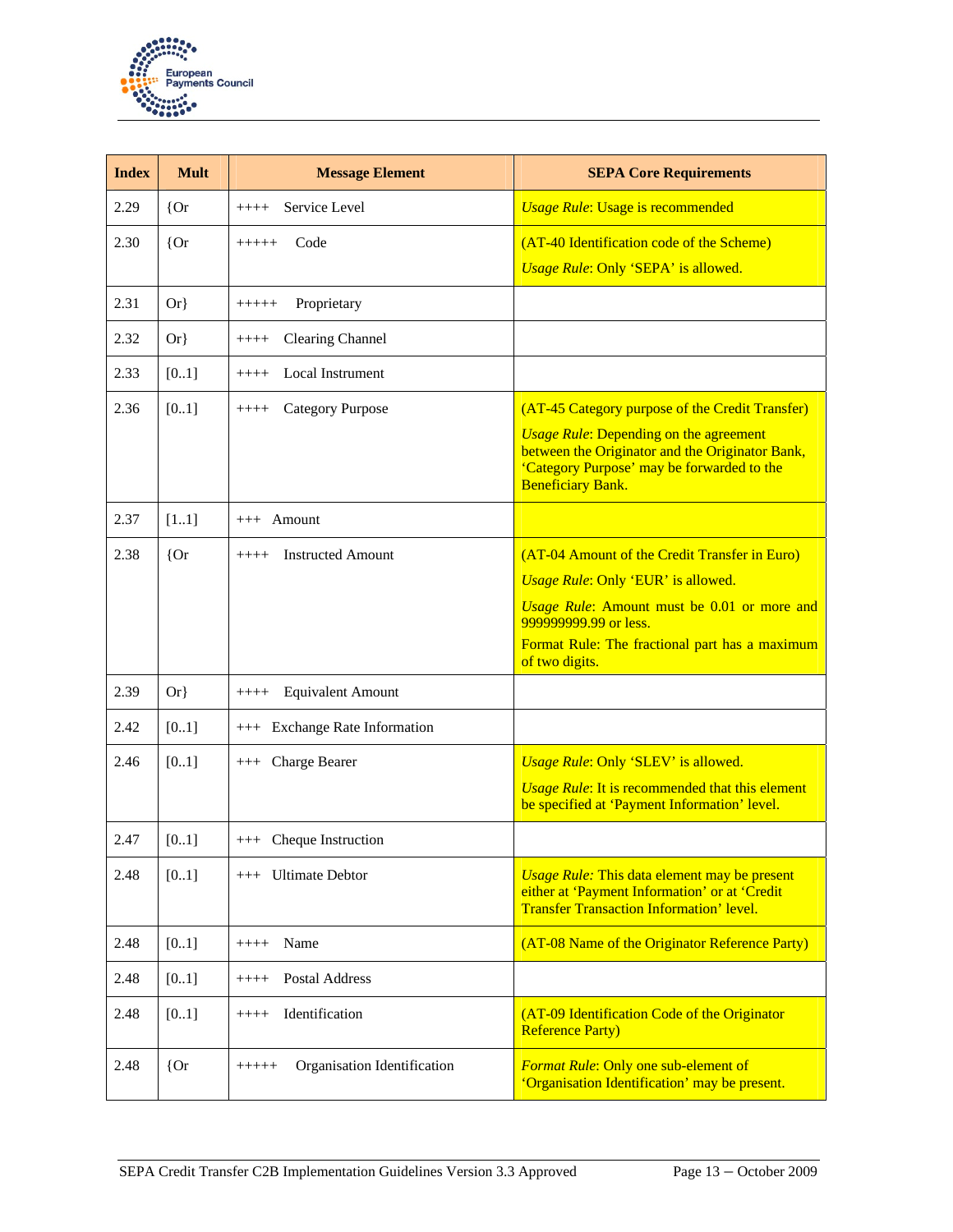

| <b>Index</b> | <b>Mult</b> | <b>Message Element</b>                 | <b>SEPA Core Requirements</b>                                                                                  |
|--------------|-------------|----------------------------------------|----------------------------------------------------------------------------------------------------------------|
| 2.48         | $Or\}$      | Private Identification<br>+++++        | <b>Format Rule: Only one occurrence of 'Private</b><br>Identification' may be present.                         |
| 2.48         | [01]        | Country of Residence<br>$++++$         |                                                                                                                |
| 2.49         | [01]        | +++ Intermediary Agent 1               |                                                                                                                |
| 2.50         | $[01]$      | +++ Intermediary Agent 1 Account       |                                                                                                                |
| 2.51         | [01]        | +++ Intermediary Agent 2               |                                                                                                                |
| 2.52         | [01]        | +++ Intermediary Agent 2 Account       |                                                                                                                |
| 2.53         | [01]        | +++ Intermediary Agent 3               |                                                                                                                |
| 2.54         | [01]        | +++ Intermediary Agent 3 Account       |                                                                                                                |
| 2.55         | [0.1]       | +++ Creditor Agent                     | (AT-23 BIC of the Beneficiary Bank)<br><b>Usage Rule: Only BIC is allowed</b>                                  |
|              |             |                                        | Usage Rule: BIC must be specified as a stand<br>alone element and not as part of 'Combined<br>Identification'. |
| 2.56         | [0.1]       | +++ Creditor Agent Account             |                                                                                                                |
| 2.57         | [01]        | +++ Creditor                           | <b>Mandatory</b>                                                                                               |
| 2.57         | [01]        | Name<br>$++++-$                        | <b>Mandatory</b><br>(AT-21 Name of the Beneficiary)                                                            |
| 2.57         | [01]        | Postal Address<br>$++++-$              | (AT-22 Address of the Beneficiary)                                                                             |
| 2.57         | [0.1]       | Address Type<br>$+++++$                |                                                                                                                |
| 2.57         | [0.5]       | <b>Address Line</b><br>$+++++$         | Usage Rule: Only two occurrences are allowed.                                                                  |
| 2.57         | [01]        | <b>Street Name</b><br>$+++++$          |                                                                                                                |
| 2.57         | [01]        | <b>Building Number</b><br>$+++++$      |                                                                                                                |
| 2.57         | [0.1]       | Post Code<br>$+++++$                   |                                                                                                                |
| 2.57         | [0.1]       | <b>Town Name</b><br>$+++++$            |                                                                                                                |
| 2.57         | [0.1]       | Country Subdivision<br>$+++++$         |                                                                                                                |
| 2.57         | [11]        | Country<br>$+++++$                     |                                                                                                                |
| 2.57         | [01]        | Identification<br>$++++-$              | (AT-24 Beneficiary Identification Code)                                                                        |
| 2.57         | ${or}$      | Organisation Identification<br>$+++++$ | Format Rule: Only one sub-element of<br>'Organisation Identification' may be present.                          |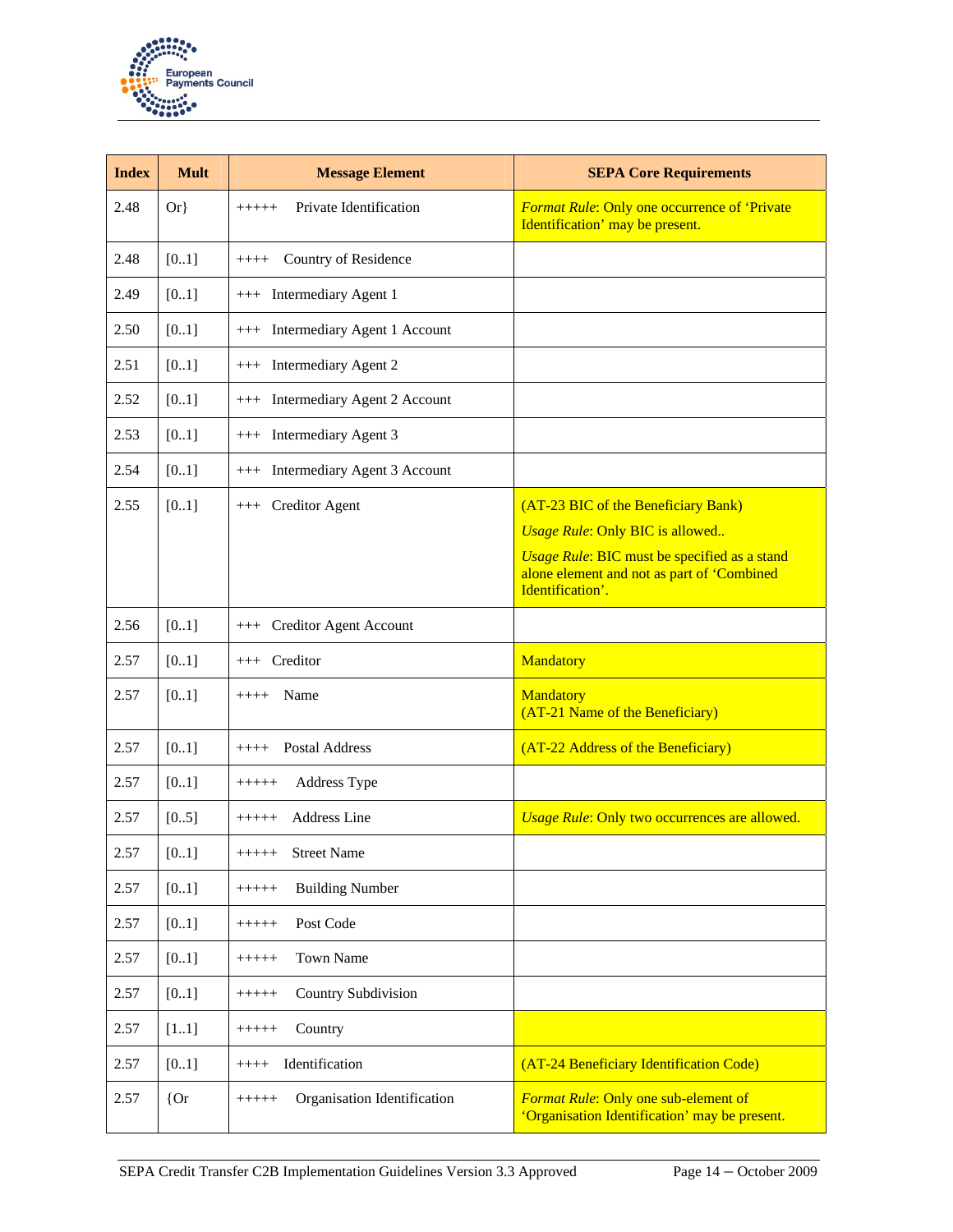

| <b>Index</b> | <b>Mult</b> | <b>Message Element</b>                 | <b>SEPA Core Requirements</b>                                                                                                                                                                                          |
|--------------|-------------|----------------------------------------|------------------------------------------------------------------------------------------------------------------------------------------------------------------------------------------------------------------------|
| 2.57         | $Or\}$      | Private Identification<br>$+++++$      | <b>Format Rule: Only one occurrence of 'Private</b><br>Identification' may be present.                                                                                                                                 |
| 2.57         | [0.1]       | Country of Residence<br>$++++-$        |                                                                                                                                                                                                                        |
| 2.58         | [01]        | +++ Creditor Account                   | <b>Mandatory</b><br>(AT-20 Account number of the Beneficiary)<br><b>Usage Rule: Only IBAN is allowed.</b>                                                                                                              |
| 2.59         | [0.1]       | +++ Ultimate Creditor                  |                                                                                                                                                                                                                        |
| 2.59         | [0.1]       | Name<br>$++++$                         | (AT-28 Name of the Beneficiary Reference Party)                                                                                                                                                                        |
| 2.59         | [0.1]       | <b>Postal Address</b><br>$+++++$       |                                                                                                                                                                                                                        |
| 2.59         | [0.1]       | Identification<br>$++++$               | (AT-29 Identification Code of the Beneficiary<br><b>Reference Party).</b>                                                                                                                                              |
| 2.59         | ${or}$      | Organisation Identification<br>$+++++$ | <b>Format Rule: Only one sub-element of</b><br>'Organisation Identification' may be present.                                                                                                                           |
| 2.59         | $Or\}$      | Private Identification<br>$+++++$      | <b>Format Rule: Only one occurrence of 'Private</b><br>Identification' may be present.                                                                                                                                 |
| 2.59         | [0.1]       | Country of Residence<br>$++++-$        |                                                                                                                                                                                                                        |
| 2.60         | [0n]        | +++ Instruction for Creditor Agent     |                                                                                                                                                                                                                        |
| 2.63         | [0.1]       | +++ Instruction for Debtor Agent       |                                                                                                                                                                                                                        |
| 2.64         | [0.1]       | +++ Purpose                            | (AT-44 Purpose of the Credit Transfer)                                                                                                                                                                                 |
| 2.65         | ${or}$      | $++++$ Code                            | Usage Rule: Only codes from the ISO 20022<br>ExternalPurposeCode list are allowed. See<br>http://www.iso20022.org/Payments_External_Code_Lists.page                                                                    |
| 2.66         | $Or\}$      | Proprietary<br>$++++-$                 |                                                                                                                                                                                                                        |
| 2.67         | [010]       | +++ Regulatory Reporting               |                                                                                                                                                                                                                        |
| 2.76         | [0.1]       | $+++$ Tax                              |                                                                                                                                                                                                                        |
| 2.77         | [010]       | +++ Related Remittance Information     |                                                                                                                                                                                                                        |
| 2.84         | $[01]$      | +++ Remittance Information             | (AT-05 Remittance Information)<br><b>Usage Rule: Either 'Structured' or 'Unstructured'</b><br>may be present.                                                                                                          |
| 2.85         | [0n]        | Unstructured<br>$++++-$                | <b>Usage Rule: 'Unstructured' may carry structured</b><br>remittance information, as agreed between the<br>Originator and the Beneficiary.<br><b>Format Rule: Only one occurrence of</b><br>'Unstructured' is allowed. |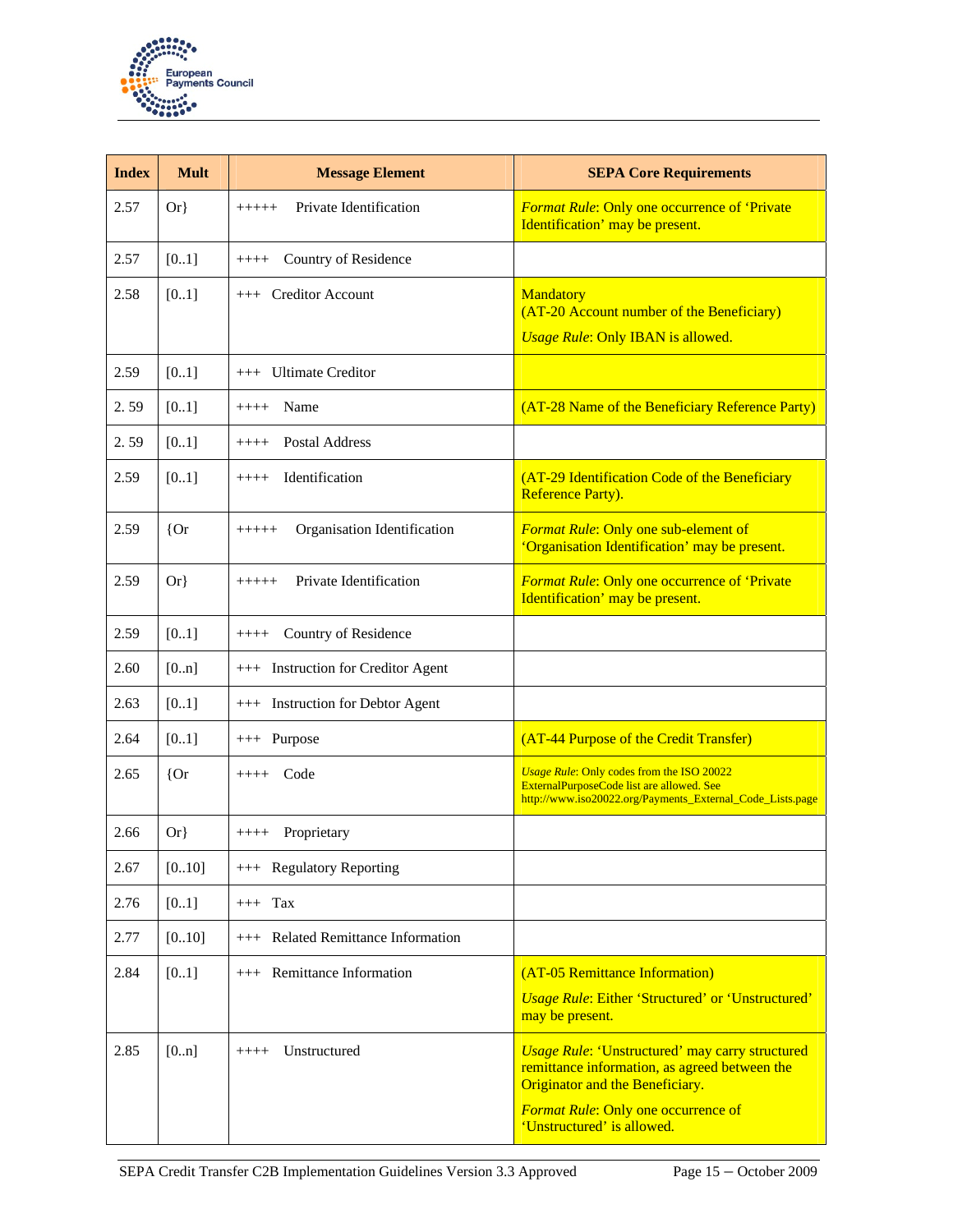

| <b>Index</b> | <b>Mult</b> | <b>Message Element</b>                            | <b>SEPA Core Requirements</b>                                                                                                                                                                   |
|--------------|-------------|---------------------------------------------------|-------------------------------------------------------------------------------------------------------------------------------------------------------------------------------------------------|
| 2.86         | [0n]        | Structured<br>$++++$                              | Format Rule: 'Structured' can be used, provided<br>the tags and the data within the 'Structured'<br>element do not exceed 140 characters in length.                                             |
|              |             |                                                   | Format Rule: Only one occurrence of 'Structured'<br>is allowed.                                                                                                                                 |
| 2.87         | [0.1]       | Referred Document Information<br>$+++++$          |                                                                                                                                                                                                 |
| 2.93         | [0.1]       | Referred Document Related Date<br>$+++++$         |                                                                                                                                                                                                 |
| 2.94         | [0n]        | <b>Referred Document Amount</b><br>$+++++$        |                                                                                                                                                                                                 |
| 2.100        | [0.1]       | <b>Creditor Reference Information</b><br>$+++++$  | <b><i>Usage Rule:</i></b> When present, the Debtor Bank is<br>not obliged to validate the the reference<br>information.                                                                         |
|              |             |                                                   | <b>Usage Rule: When used both "Creditor Reference</b><br>Type' and 'Creditor Reference' must be present.                                                                                        |
| 2.101        | [0.1]       | Creditor Reference Type<br>$+++++$                |                                                                                                                                                                                                 |
| 2.102        | ${or}$      | Code<br>+++++++                                   | Usage Rule: Only 'SCOR' is allowed.                                                                                                                                                             |
| 2.103        | $Or\}$      | Proprietary<br>$++++++$                           |                                                                                                                                                                                                 |
| 2.104        | [01]        | <b>Issuer</b><br>$++++++$                         |                                                                                                                                                                                                 |
| 2.105        | [0.1]       | <b>Creditor Reference</b><br>$++++++$             | <b>Usage Rule: If a Creditor Reference contains a</b><br>check digit, the receiving bank is not required to<br>validate this.                                                                   |
|              |             |                                                   | Usage Rule: If the receiving bank validates the<br>check digit and if this validation fails, the bank<br>may continue its processing and send the<br>transaction to the next party in the chain |
| 2.106        | [0.1]       | Invoicer<br>$+++++$                               |                                                                                                                                                                                                 |
| 2.107        | [0.1]       | Invoicee<br>$+++++$                               |                                                                                                                                                                                                 |
| 2.108        | [0.1]       | <b>Additional Remittance Information</b><br>+++++ |                                                                                                                                                                                                 |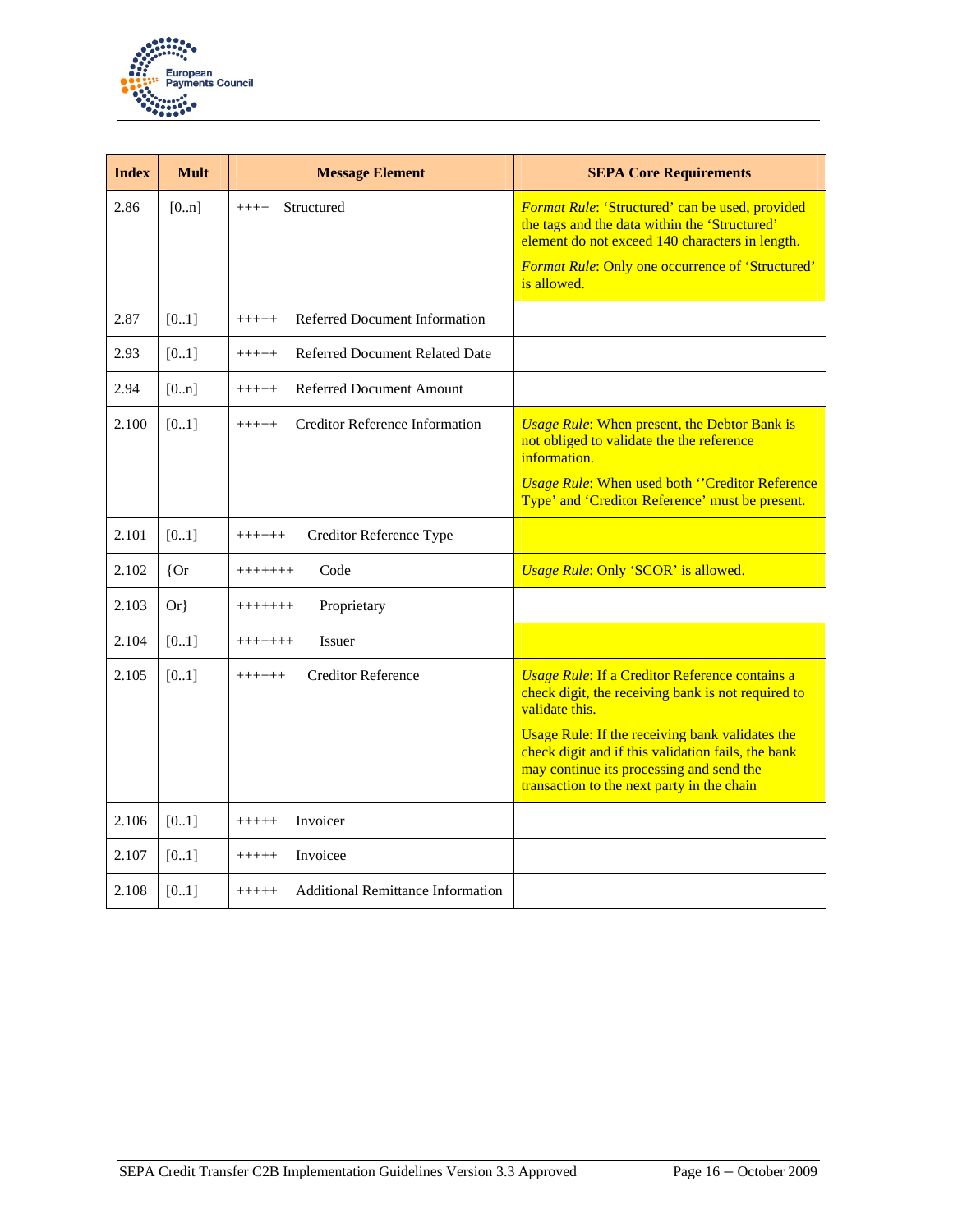

# **2.2 Bank to Customer Reject Credit Transfer Dataset (based on DS-03)**

**Caution**: These Guidelines provide recommendations on the use of this XML message and are not mandatory. These Guidelines are not sufficient to fully implement this message and require additional information under bilateral agreement between the customer and its bank. The Rulebook in addition does not specify the dataset requirements.

#### **2.2.1 Use of the Payment Status Report (pain.002.001.02)**

The code 'RJCT' must be used in 'Group Status' or 'Transaction Status', to transport the Credit Transfer Reject instruction between the banks and their remitting customers.

The message caters for bulk and single reject instructions.

**Note**: Attribute R1 in DS-03 is implied by the 'Message Name', 'pain.002.001.02', the 'Original Message Name Identification', 'pain.001.001.02' and 'Group Status' or 'Transaction Status'.

**Note**: Attribute R4 is not applicable to reject instructions.

**Note**: Message elements under 'Original Transaction Reference' sequence are based on DS-01 or DS-02 attributes.

#### **2.2.2 Group Header**

The group header contains information required for the processing of the entire message.

| <b>Index</b> | <b>Mult</b> | <b>Message Element</b>          | <b>SEPA Core Requirements</b> |
|--------------|-------------|---------------------------------|-------------------------------|
| 1.0          | [11]        | + Group Header                  |                               |
| 1.1          | $[11]$      | ++ Message Identification       |                               |
| 1.2          | $[11]$      | ++ Creation Date Time           |                               |
| 1.3          | [01]        | <b>Initiating Party</b><br>$++$ |                               |
| 1.4          | [01]        | ++ Forwarding Agent             |                               |
| 1.5          | [0.1]       | ++ Debtor Agent                 |                               |
| 1.6          | [0.1]       | ++ Creditor Agent               |                               |
| 1.7          | [0.1]       | ++ Instructing Agent            |                               |
| 1.8          | [0.1]       | <b>Instructed Agent</b><br>$++$ |                               |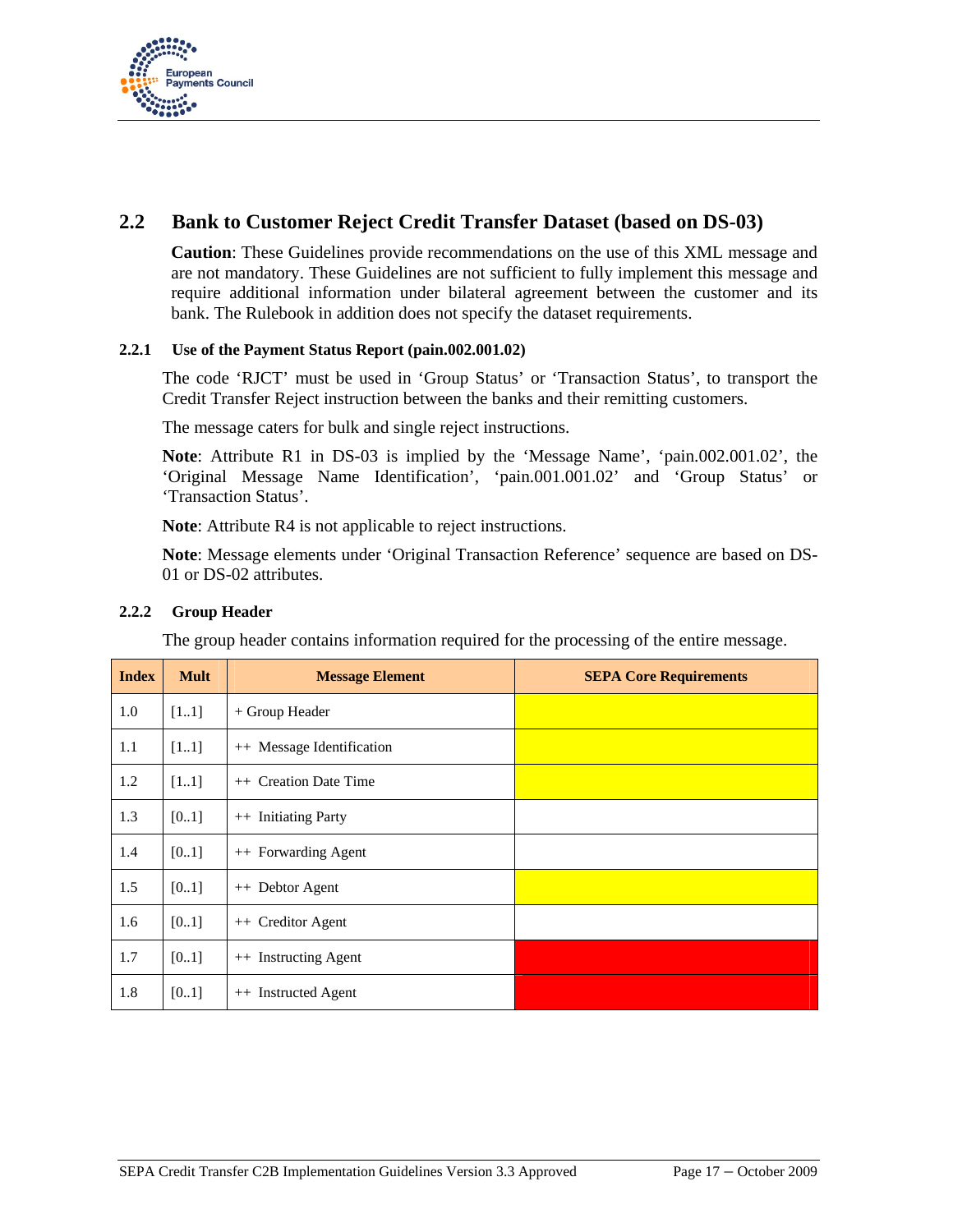

| <b>Index</b> | <b>Mult</b> | <b>Message Element</b>                   | <b>SEPA Core Requirements</b>                                                                                                                                        |
|--------------|-------------|------------------------------------------|----------------------------------------------------------------------------------------------------------------------------------------------------------------------|
| 2.0          | [11]        | + Original Group Information And Status  |                                                                                                                                                                      |
| 2.1          | ${or}$      | ++ Original Message Identification       |                                                                                                                                                                      |
| 2.2          | $Or\}$      | ++ Network File Name                     |                                                                                                                                                                      |
| 2.3          | [11]        | ++ Original Message Name Identification  |                                                                                                                                                                      |
| 2.4          | [01]        | ++ Original Creation Date and Time       |                                                                                                                                                                      |
| 2.5          | [01]        | ++ File Originator                       |                                                                                                                                                                      |
| 2.6          | [01]        | ++ Original Number of Transactions       |                                                                                                                                                                      |
| 2.7          | [01]        | ++ Original Control Sum                  |                                                                                                                                                                      |
| 2.8          | [01]        | ++ Group Status                          | (R1 Type of R Message)                                                                                                                                               |
|              |             |                                          | <b>Usage Rule: Either 'Group Status' or</b><br>'Transaction Status' must be present with the<br>code 'RJCT'.                                                         |
| 2.9          | [0n]        | ++ Status Reason Information             | <b>Usage Rule: 'Status Reason Information' may</b><br>be present either in 'Original Group Information<br>And Status' or in 'Transaction Information and<br>Status'. |
| 2.10         | [0.1]       | +++ Status Originator                    | (R2 Identification of the Type of Party that<br>initiated the reject)                                                                                                |
| 2.11         | [01]        | +++ Status Reason                        | (R3 Reason Code for Non-Acceptance)                                                                                                                                  |
| 2.12         | ${or}$      | Code<br>$++++-$                          | See Message Element Specifications below.                                                                                                                            |
| 2.13         | $Or\}$      | Proprietary<br>$++++-$                   | See Message Element Specifications below.                                                                                                                            |
| 2.14         | [0n]        | +++ Additional Status Reason Information |                                                                                                                                                                      |
| 2.15         | [0n]        | ++ Number of Transactions Per Status     |                                                                                                                                                                      |

### **2.2.3 Original Group Information and Status**

#### **2.2.4 Transaction Information and Status**

| <b>Index</b> | <b>Mult</b> | <b>Message Element</b>                            | <b>SEPA Core Requirements</b>                                    |
|--------------|-------------|---------------------------------------------------|------------------------------------------------------------------|
| 3.0          | [0n]        | + Transaction Information And Status              |                                                                  |
| 3.1          | [0.1]       | ++ Status Identification                          | (R5 Specific reference of the bank that initiated<br>the reject) |
| 3.2          | [0.1]       | ++ Original Payment Information<br>Identification |                                                                  |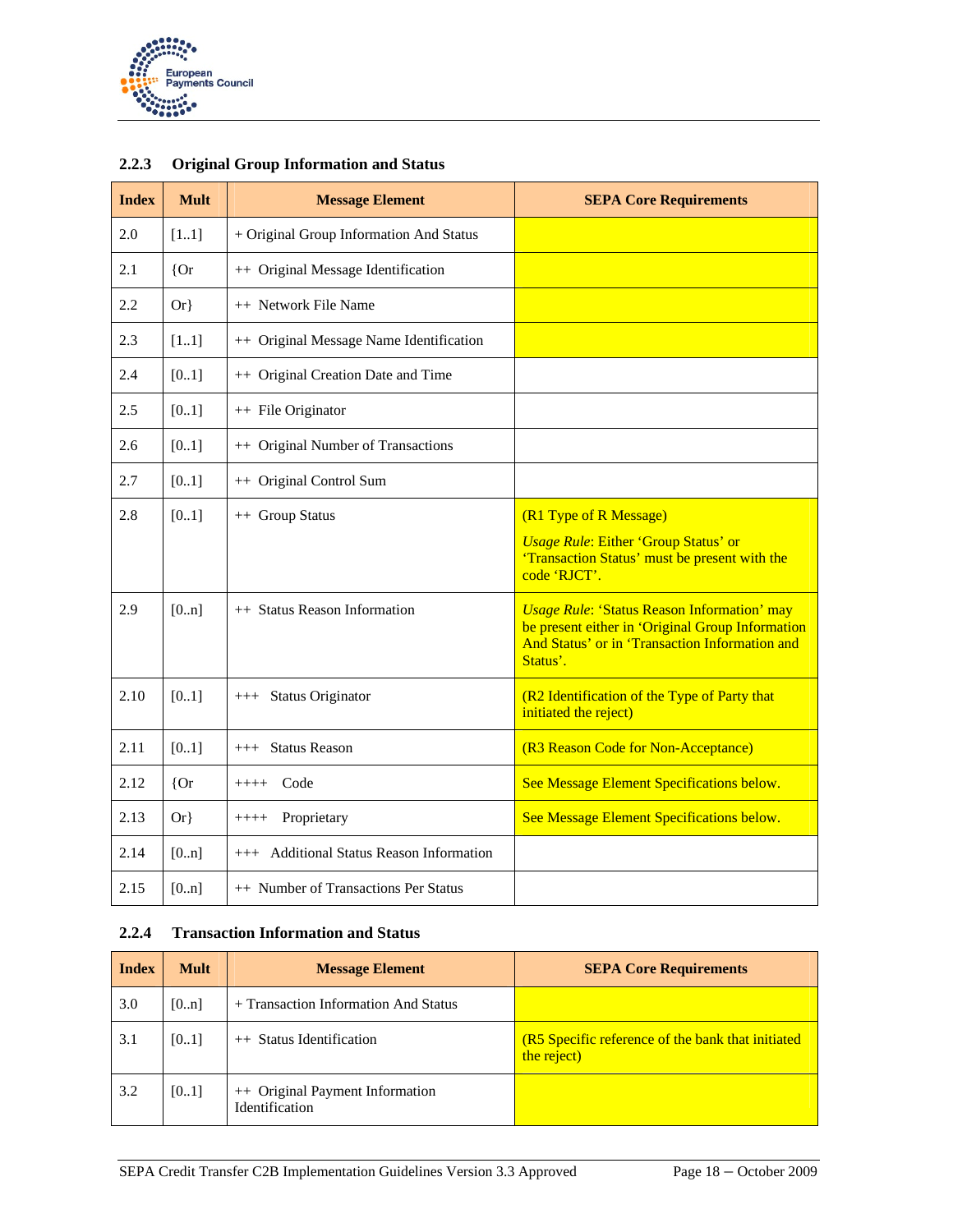

| <b>Index</b> | <b>Mult</b> | <b>Message Element</b>                      | <b>SEPA Core Requirements</b>                                                                                                                                                                                                   |
|--------------|-------------|---------------------------------------------|---------------------------------------------------------------------------------------------------------------------------------------------------------------------------------------------------------------------------------|
| 3.3          | [01]        | ++ Original Instruction Identification      |                                                                                                                                                                                                                                 |
| 3.4          | [01]        | ++ Original End To End Identification       | (AT-41 Originator's reference of the credit<br>transfer transaction)                                                                                                                                                            |
| 3.5          | [01]        | ++ Original Transaction Identification      |                                                                                                                                                                                                                                 |
| 3.6          | [01]        | ++ Transaction Status                       | (R1 Type of R-message)<br><b>Usage Rule: Either 'Group Status' or</b><br>'Transaction Status' must be present with the<br>code 'RJCT'.                                                                                          |
| 3.7          | [0n]        | ++ Status Reason Information                | <b>Usage Rule: 'Status Reason Information' may</b><br>be present either in 'Original Group Information<br>And Status' or in 'Transaction Information and<br>Status'.                                                            |
| 3.8          | [0.1]       | +++ Status Originator                       | (R2 Identification of the Type of Party that<br>initiated the reject)                                                                                                                                                           |
| 3.9          | [01]        | +++ Status Reason                           | (R3 Reason Code for Non-Acceptance)                                                                                                                                                                                             |
| 3.10         | ${or}$      | Code<br>$++++-$                             | See Message Element Specifications below.                                                                                                                                                                                       |
| 3.11         | $Or\}$      | Proprietary<br>$++++-$                      | See Message Element Specifications below.                                                                                                                                                                                       |
| 3.12         | [0n]        | +++ Additional Status Reason Information    |                                                                                                                                                                                                                                 |
| 3.13         | [0n]        | ++ Charges Information                      |                                                                                                                                                                                                                                 |
| 3.14         | [01]        | ++ Acceptance Date Time                     |                                                                                                                                                                                                                                 |
| 3.15         | [01]        | ++ Instructing Agent                        |                                                                                                                                                                                                                                 |
| 3.16         | [01]        | ++ Instructed Agent                         |                                                                                                                                                                                                                                 |
| 3.17         | [0.1]       | ++ Original Transaction Reference           | (An exact copy of all attributes of the received<br>DS-02 or DS-01 which is being rejected)                                                                                                                                     |
|              |             |                                             | <b>Usage Rule: The message elements under</b><br>'Original Transaction Reference' must be<br>populated with the same value as the message<br>elements of the original instruction, as defined<br>within the following elements. |
| 3.18         | [01]        | <b>Interbank Settlement Amount</b><br>$+++$ | <b>Shaded red</b>                                                                                                                                                                                                               |
| 3.19         | [01]        | Amount<br>$+++$                             | (AT-04 Amount of the credit transfer in Euro)                                                                                                                                                                                   |
| 3.24         | [01]        | <b>Interbank Settlement Date</b><br>$+++$   | To shade red                                                                                                                                                                                                                    |
| 3.25         | ${or}$      | +++ Requested Execution Date                | (AT-07 Requested execution date of the<br>instruction)                                                                                                                                                                          |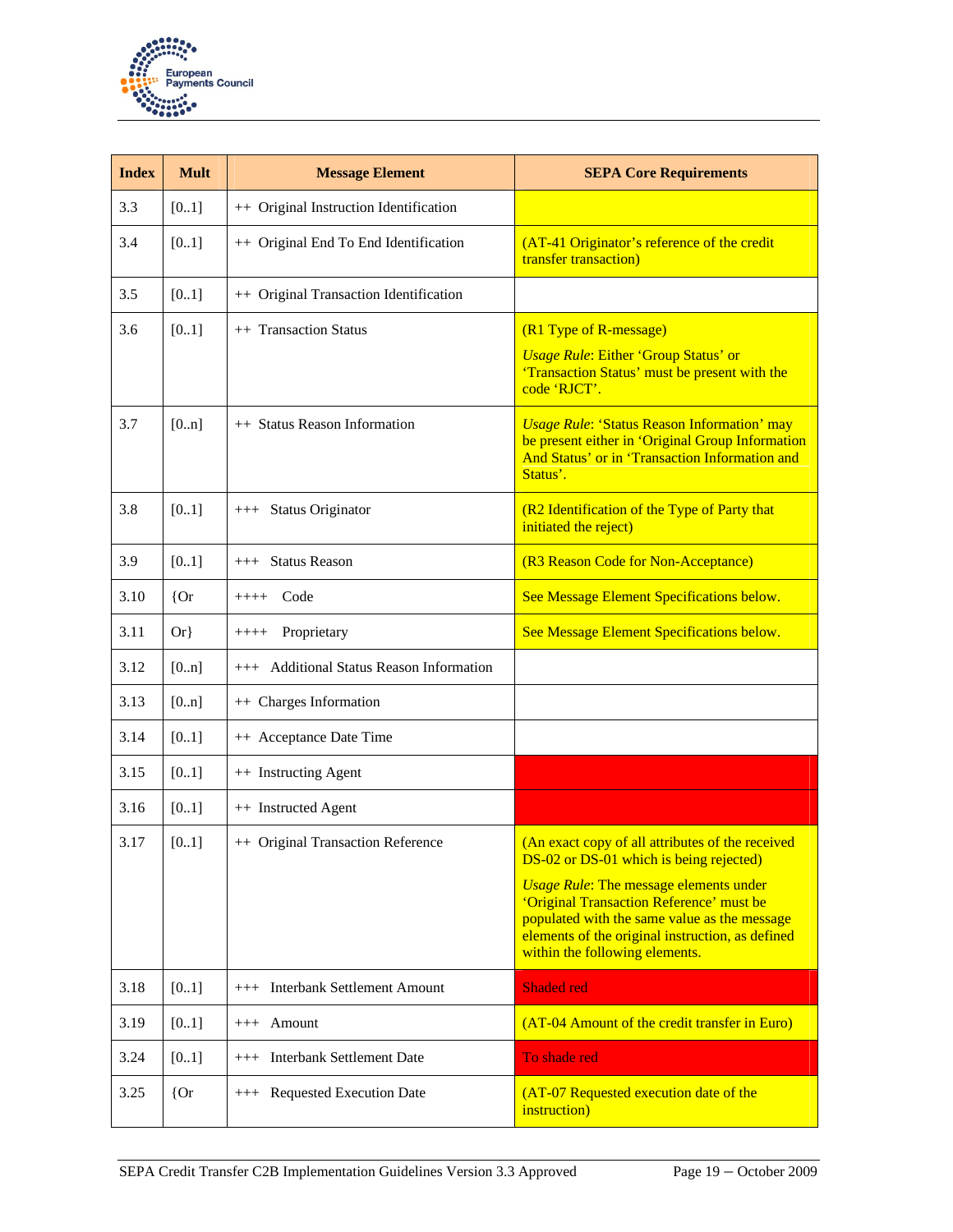

| <b>Index</b> | <b>Mult</b> | <b>Message Element</b>                      | <b>SEPA Core Requirements</b>                                                                                                  |
|--------------|-------------|---------------------------------------------|--------------------------------------------------------------------------------------------------------------------------------|
| 3.26         | $Or\}$      | +++ Requested Collection Date               |                                                                                                                                |
| 3.27         | [01]        | +++ Creditor Scheme Identification          |                                                                                                                                |
| 3.28         | [0.1]       | +++ Settlement Information                  | To shade red                                                                                                                   |
| 3.40         | [0.1]       | +++ Payment Type Information                | (AT-40 Identification code of the Scheme)<br>(AT-45 Category purpose of the Credit Transfer)                                   |
| 3.51         | [0.1]       | +++ Payment Method                          |                                                                                                                                |
| 3.52         | [0.1]       | <b>Mandate Related Information</b><br>$+++$ |                                                                                                                                |
| 3.71         | [01]        | +++ Remittance Information                  | (AT-05 Remittance information)                                                                                                 |
| 3.96         | [0.1]       | $++$ Ultimate Debtor                        | (AT-08 Name of the Originator Reference Party)<br>(AT-09 Identification code of the Originator<br><b>Reference Party)</b>      |
| 3.97         | [0.1]       | $++$ Debtor                                 | (AT-02 Name of the Originator)<br>(AT-03 Address of the Originator)<br>(AT-10 Originator identification code)                  |
| 3.98         | [0.1]       | +++ Debtor Account                          | (AT-01 IBAN of the Originator)                                                                                                 |
| 3.99         | [0.1]       | +++ Debtor Agent                            |                                                                                                                                |
| 3.100        | [0.1]       | +++ Debtor Agent Account                    |                                                                                                                                |
| 3.101        | [0.1]       | +++ Creditor Agent                          | (AT-23 BIC code of the Beneficiary Bank)                                                                                       |
| 3.102        | [01]        | +++ Creditor Agent Account                  |                                                                                                                                |
| 3.103        | [0.1]       | $++$ Creditor                               | (AT-21 Name of the Beneficiary)<br>(AT-22 Address of the Beneficiary<br>(AT-24 Beneficiary identification code)                |
| 3.104        | [01]        | +++ Creditor Account                        | (AT-20 IBAN of the Beneficiary)                                                                                                |
| 3.105        | [01]        | +++ Ultimate Creditor                       | (AT-28 Name of the Beneficiary Reference<br>Party)<br>(AT-29 Identification code of the Beneficiary<br><b>Reference Party)</b> |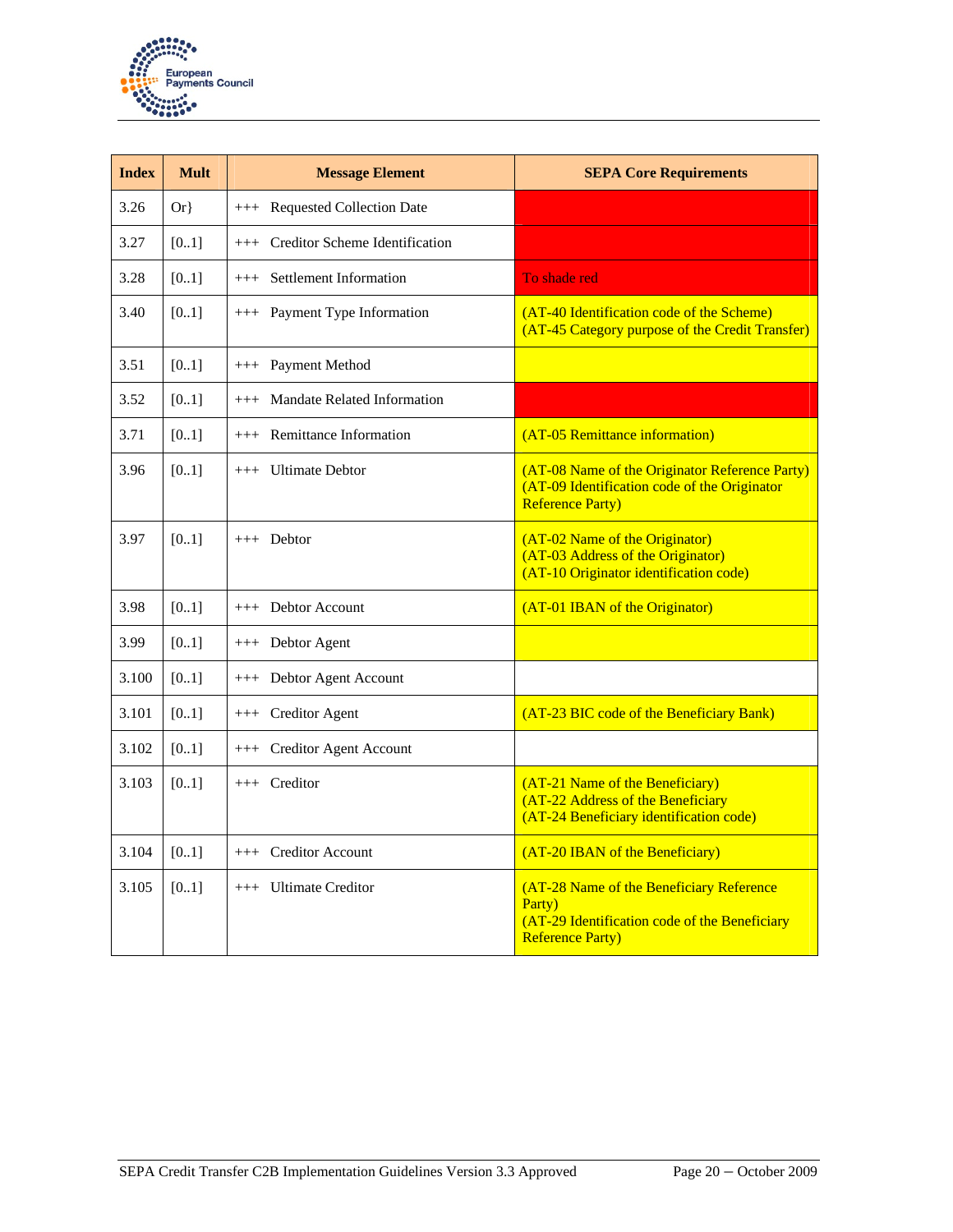

#### **2.2.5 Message Element Specifications**

The reasons for a **reject received from a bank or CSM which are passed on to the debtor**  present in the Rulebook are mapped to ISO codes as follows: Other codes may be used when the Debtor Bank has rejected the message.

| <b>ISO Code</b>  | <b>ISO Name</b>                                          | <b>SEPA Core Reason as specified in the Rulebooks</b>                      |
|------------------|----------------------------------------------------------|----------------------------------------------------------------------------|
| AC01             | IncorrectAccountNumber                                   | Account identifier incorrect (i.e. invalid IBAN)                           |
| AC04             | ClosedAccountNumber                                      |                                                                            |
| AC06             | BlockedAccount                                           |                                                                            |
| AG01             | TransactionForbidden                                     |                                                                            |
| AG02             | InvalidBankOperationCode                                 | Operation/transaction code incorrect, invalid file<br>format               |
|                  |                                                          | <b>Usage Rule: To be used for incorrect</b><br>operation/transaction code. |
| AM01             | ZeroAmount                                               |                                                                            |
| AM02             | NotAllowedAmount                                         |                                                                            |
| AM03             | NotAllowedCurrency                                       |                                                                            |
| AM04             | <b>InsufficientFunds</b>                                 |                                                                            |
| AM05             | Duplication                                              | Duplicate payment                                                          |
| AM06             | TooLowAmount                                             |                                                                            |
| AM07             | BlockedAmount                                            |                                                                            |
| AM09             | WrongAmount                                              |                                                                            |
| AM10             | InvalidControlSum                                        |                                                                            |
| BE01             | InconsistentWithEndCustomer                              |                                                                            |
| <b>BE04</b>      | MissingCreditorAddress                                   |                                                                            |
| <b>BE05</b>      | UnrecognisedInitiatingParty                              |                                                                            |
| <b>BE06</b>      | UnknownEndCustomer                                       |                                                                            |
| BE07             | MissingDebtorAddress                                     |                                                                            |
| DT01             | InvalidDate                                              |                                                                            |
| ED <sub>01</sub> | CorrespondentBankNotPossible                             |                                                                            |
| ED <sub>03</sub> | BalanceInfoRequested                                     |                                                                            |
| MD01             | NoMandate                                                |                                                                            |
| MD02             | MissingMandatoryInformationInMandate                     |                                                                            |
| MD03             | InvalidFileFormatForOtherReasonThanG<br>roupingIndicator | Operation/transaction code incorrect, invalid file<br>format               |
|                  |                                                          | Usage Rule: To be used for invalid file format.                            |